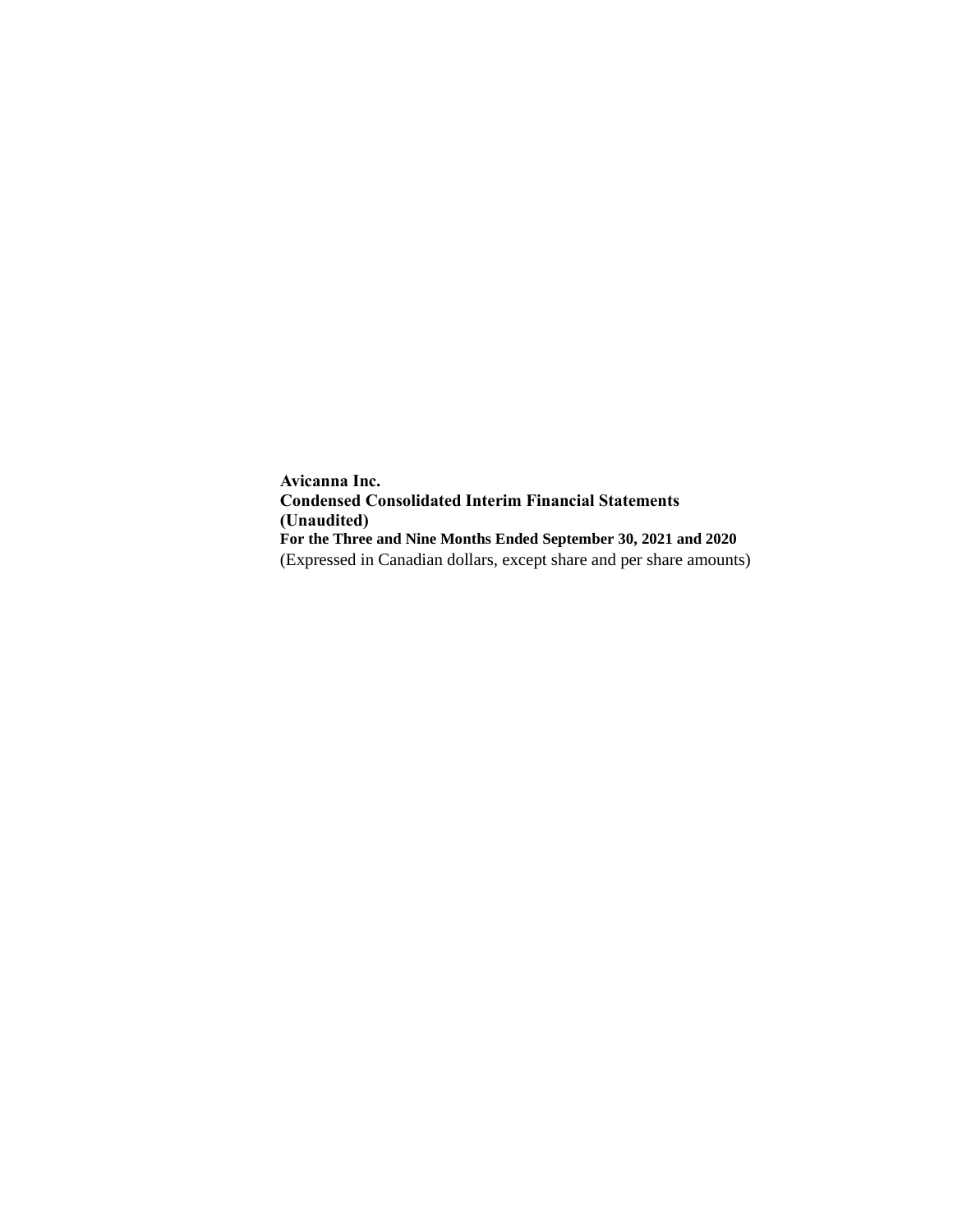### **Avicanna Inc. Condensed Consolidated Interim Statements of Financial Position Unaudited (Expressed in Canadian Dollars)**

| <b>ASSETS</b><br><b>Current assets</b><br>\$<br>Cash<br>523,448<br>\$<br>1,266,732<br>Short-term investments<br>4<br>1,250,000<br>5<br>2,000,341<br>Amounts receivable<br>1,005,290<br>531,739<br>1,321,586<br>Prepaid assets<br><b>Biological</b> assets<br>6<br>684,740<br>650,780<br>$\tau$<br>2,568,807<br>1,276,078<br>Inventory<br><b>Total current assets</b><br>6,770,466<br>6,309,075<br>10<br>196,258<br>343,452<br>Right of use asset<br>Property and equipment<br>8<br>19,435,421<br>21,465,199<br>9<br>Intangible assets<br>341,424<br>497,468<br>Deferred tax asset<br>34,451<br>34,451<br>Derivative asset<br>11<br>526,312<br>526,312<br>21<br>518,213<br>518,213<br>Investment<br>\$<br><b>Total assets</b><br>27,361,154<br>30,155,561<br>\$<br><b>LIABILITIES AND SHAREHOLDERS' EQUITY</b><br><b>Current liabilities</b><br>Trade payables and accrued liabilities<br>\$<br>7,470,234<br>\$<br>6,562,339<br>Lease liability – current portion<br>203,155<br>13<br>208,659<br>Income tax payable<br>20,684<br>20,684<br>191,696<br>Customer deposits<br>Term loan<br>1,288,604<br>15<br>Convertible debentures<br>14<br>289,807<br>1,573,695<br>16<br>1,690<br>145,151<br>Derivative liability<br>17<br>Due to related party<br>4,175,074<br>4,319,545<br><b>Total current liabilities</b><br>13,646,448<br>12,824,569<br>Lease liability<br>13<br>161,061<br>12<br>Deferred revenue<br>2,882,851<br>3,260,101<br><b>Total liabilities</b><br>16,529,299<br>16,245,731<br><b>Shareholders' Equity</b><br>18<br>63,087,963<br>57,468,839<br>Share capital<br>18<br>Warrants<br>9,067,897<br>6,780,037<br>19<br>Share-based payment reserve<br>6,020,675<br>5,916,475<br>Accumulated other comprehensive loss<br>(4,037,417)<br>(2,112,995)<br>Deficit<br>(70, 303, 831)<br>(62,036,238)<br>Equity attributable to owners of the parent<br>6,016,118<br>3,835,287<br>20<br>6,996,568<br>7,893,712<br>Non-controlling interest<br><b>Total equity</b><br>10,831,855<br>13,909,830<br>\$<br>\$<br>Total liabilities and shareholders' equity<br>27,361,154<br>30,155,561 | <b>Note</b> | September 30, 2021 | December 31, 2020 |
|----------------------------------------------------------------------------------------------------------------------------------------------------------------------------------------------------------------------------------------------------------------------------------------------------------------------------------------------------------------------------------------------------------------------------------------------------------------------------------------------------------------------------------------------------------------------------------------------------------------------------------------------------------------------------------------------------------------------------------------------------------------------------------------------------------------------------------------------------------------------------------------------------------------------------------------------------------------------------------------------------------------------------------------------------------------------------------------------------------------------------------------------------------------------------------------------------------------------------------------------------------------------------------------------------------------------------------------------------------------------------------------------------------------------------------------------------------------------------------------------------------------------------------------------------------------------------------------------------------------------------------------------------------------------------------------------------------------------------------------------------------------------------------------------------------------------------------------------------------------------------------------------------------------------------------------------------------------------------------------------------------------------------------------------------------------------------------------|-------------|--------------------|-------------------|
|                                                                                                                                                                                                                                                                                                                                                                                                                                                                                                                                                                                                                                                                                                                                                                                                                                                                                                                                                                                                                                                                                                                                                                                                                                                                                                                                                                                                                                                                                                                                                                                                                                                                                                                                                                                                                                                                                                                                                                                                                                                                                        |             |                    |                   |
|                                                                                                                                                                                                                                                                                                                                                                                                                                                                                                                                                                                                                                                                                                                                                                                                                                                                                                                                                                                                                                                                                                                                                                                                                                                                                                                                                                                                                                                                                                                                                                                                                                                                                                                                                                                                                                                                                                                                                                                                                                                                                        |             |                    |                   |
|                                                                                                                                                                                                                                                                                                                                                                                                                                                                                                                                                                                                                                                                                                                                                                                                                                                                                                                                                                                                                                                                                                                                                                                                                                                                                                                                                                                                                                                                                                                                                                                                                                                                                                                                                                                                                                                                                                                                                                                                                                                                                        |             |                    |                   |
|                                                                                                                                                                                                                                                                                                                                                                                                                                                                                                                                                                                                                                                                                                                                                                                                                                                                                                                                                                                                                                                                                                                                                                                                                                                                                                                                                                                                                                                                                                                                                                                                                                                                                                                                                                                                                                                                                                                                                                                                                                                                                        |             |                    |                   |
|                                                                                                                                                                                                                                                                                                                                                                                                                                                                                                                                                                                                                                                                                                                                                                                                                                                                                                                                                                                                                                                                                                                                                                                                                                                                                                                                                                                                                                                                                                                                                                                                                                                                                                                                                                                                                                                                                                                                                                                                                                                                                        |             |                    |                   |
|                                                                                                                                                                                                                                                                                                                                                                                                                                                                                                                                                                                                                                                                                                                                                                                                                                                                                                                                                                                                                                                                                                                                                                                                                                                                                                                                                                                                                                                                                                                                                                                                                                                                                                                                                                                                                                                                                                                                                                                                                                                                                        |             |                    |                   |
|                                                                                                                                                                                                                                                                                                                                                                                                                                                                                                                                                                                                                                                                                                                                                                                                                                                                                                                                                                                                                                                                                                                                                                                                                                                                                                                                                                                                                                                                                                                                                                                                                                                                                                                                                                                                                                                                                                                                                                                                                                                                                        |             |                    |                   |
|                                                                                                                                                                                                                                                                                                                                                                                                                                                                                                                                                                                                                                                                                                                                                                                                                                                                                                                                                                                                                                                                                                                                                                                                                                                                                                                                                                                                                                                                                                                                                                                                                                                                                                                                                                                                                                                                                                                                                                                                                                                                                        |             |                    |                   |
|                                                                                                                                                                                                                                                                                                                                                                                                                                                                                                                                                                                                                                                                                                                                                                                                                                                                                                                                                                                                                                                                                                                                                                                                                                                                                                                                                                                                                                                                                                                                                                                                                                                                                                                                                                                                                                                                                                                                                                                                                                                                                        |             |                    |                   |
|                                                                                                                                                                                                                                                                                                                                                                                                                                                                                                                                                                                                                                                                                                                                                                                                                                                                                                                                                                                                                                                                                                                                                                                                                                                                                                                                                                                                                                                                                                                                                                                                                                                                                                                                                                                                                                                                                                                                                                                                                                                                                        |             |                    |                   |
|                                                                                                                                                                                                                                                                                                                                                                                                                                                                                                                                                                                                                                                                                                                                                                                                                                                                                                                                                                                                                                                                                                                                                                                                                                                                                                                                                                                                                                                                                                                                                                                                                                                                                                                                                                                                                                                                                                                                                                                                                                                                                        |             |                    |                   |
|                                                                                                                                                                                                                                                                                                                                                                                                                                                                                                                                                                                                                                                                                                                                                                                                                                                                                                                                                                                                                                                                                                                                                                                                                                                                                                                                                                                                                                                                                                                                                                                                                                                                                                                                                                                                                                                                                                                                                                                                                                                                                        |             |                    |                   |
|                                                                                                                                                                                                                                                                                                                                                                                                                                                                                                                                                                                                                                                                                                                                                                                                                                                                                                                                                                                                                                                                                                                                                                                                                                                                                                                                                                                                                                                                                                                                                                                                                                                                                                                                                                                                                                                                                                                                                                                                                                                                                        |             |                    |                   |
|                                                                                                                                                                                                                                                                                                                                                                                                                                                                                                                                                                                                                                                                                                                                                                                                                                                                                                                                                                                                                                                                                                                                                                                                                                                                                                                                                                                                                                                                                                                                                                                                                                                                                                                                                                                                                                                                                                                                                                                                                                                                                        |             |                    |                   |
|                                                                                                                                                                                                                                                                                                                                                                                                                                                                                                                                                                                                                                                                                                                                                                                                                                                                                                                                                                                                                                                                                                                                                                                                                                                                                                                                                                                                                                                                                                                                                                                                                                                                                                                                                                                                                                                                                                                                                                                                                                                                                        |             |                    |                   |
|                                                                                                                                                                                                                                                                                                                                                                                                                                                                                                                                                                                                                                                                                                                                                                                                                                                                                                                                                                                                                                                                                                                                                                                                                                                                                                                                                                                                                                                                                                                                                                                                                                                                                                                                                                                                                                                                                                                                                                                                                                                                                        |             |                    |                   |
|                                                                                                                                                                                                                                                                                                                                                                                                                                                                                                                                                                                                                                                                                                                                                                                                                                                                                                                                                                                                                                                                                                                                                                                                                                                                                                                                                                                                                                                                                                                                                                                                                                                                                                                                                                                                                                                                                                                                                                                                                                                                                        |             |                    |                   |
|                                                                                                                                                                                                                                                                                                                                                                                                                                                                                                                                                                                                                                                                                                                                                                                                                                                                                                                                                                                                                                                                                                                                                                                                                                                                                                                                                                                                                                                                                                                                                                                                                                                                                                                                                                                                                                                                                                                                                                                                                                                                                        |             |                    |                   |
|                                                                                                                                                                                                                                                                                                                                                                                                                                                                                                                                                                                                                                                                                                                                                                                                                                                                                                                                                                                                                                                                                                                                                                                                                                                                                                                                                                                                                                                                                                                                                                                                                                                                                                                                                                                                                                                                                                                                                                                                                                                                                        |             |                    |                   |
|                                                                                                                                                                                                                                                                                                                                                                                                                                                                                                                                                                                                                                                                                                                                                                                                                                                                                                                                                                                                                                                                                                                                                                                                                                                                                                                                                                                                                                                                                                                                                                                                                                                                                                                                                                                                                                                                                                                                                                                                                                                                                        |             |                    |                   |
|                                                                                                                                                                                                                                                                                                                                                                                                                                                                                                                                                                                                                                                                                                                                                                                                                                                                                                                                                                                                                                                                                                                                                                                                                                                                                                                                                                                                                                                                                                                                                                                                                                                                                                                                                                                                                                                                                                                                                                                                                                                                                        |             |                    |                   |
|                                                                                                                                                                                                                                                                                                                                                                                                                                                                                                                                                                                                                                                                                                                                                                                                                                                                                                                                                                                                                                                                                                                                                                                                                                                                                                                                                                                                                                                                                                                                                                                                                                                                                                                                                                                                                                                                                                                                                                                                                                                                                        |             |                    |                   |
|                                                                                                                                                                                                                                                                                                                                                                                                                                                                                                                                                                                                                                                                                                                                                                                                                                                                                                                                                                                                                                                                                                                                                                                                                                                                                                                                                                                                                                                                                                                                                                                                                                                                                                                                                                                                                                                                                                                                                                                                                                                                                        |             |                    |                   |
|                                                                                                                                                                                                                                                                                                                                                                                                                                                                                                                                                                                                                                                                                                                                                                                                                                                                                                                                                                                                                                                                                                                                                                                                                                                                                                                                                                                                                                                                                                                                                                                                                                                                                                                                                                                                                                                                                                                                                                                                                                                                                        |             |                    |                   |
|                                                                                                                                                                                                                                                                                                                                                                                                                                                                                                                                                                                                                                                                                                                                                                                                                                                                                                                                                                                                                                                                                                                                                                                                                                                                                                                                                                                                                                                                                                                                                                                                                                                                                                                                                                                                                                                                                                                                                                                                                                                                                        |             |                    |                   |
|                                                                                                                                                                                                                                                                                                                                                                                                                                                                                                                                                                                                                                                                                                                                                                                                                                                                                                                                                                                                                                                                                                                                                                                                                                                                                                                                                                                                                                                                                                                                                                                                                                                                                                                                                                                                                                                                                                                                                                                                                                                                                        |             |                    |                   |
|                                                                                                                                                                                                                                                                                                                                                                                                                                                                                                                                                                                                                                                                                                                                                                                                                                                                                                                                                                                                                                                                                                                                                                                                                                                                                                                                                                                                                                                                                                                                                                                                                                                                                                                                                                                                                                                                                                                                                                                                                                                                                        |             |                    |                   |
|                                                                                                                                                                                                                                                                                                                                                                                                                                                                                                                                                                                                                                                                                                                                                                                                                                                                                                                                                                                                                                                                                                                                                                                                                                                                                                                                                                                                                                                                                                                                                                                                                                                                                                                                                                                                                                                                                                                                                                                                                                                                                        |             |                    |                   |
|                                                                                                                                                                                                                                                                                                                                                                                                                                                                                                                                                                                                                                                                                                                                                                                                                                                                                                                                                                                                                                                                                                                                                                                                                                                                                                                                                                                                                                                                                                                                                                                                                                                                                                                                                                                                                                                                                                                                                                                                                                                                                        |             |                    |                   |
|                                                                                                                                                                                                                                                                                                                                                                                                                                                                                                                                                                                                                                                                                                                                                                                                                                                                                                                                                                                                                                                                                                                                                                                                                                                                                                                                                                                                                                                                                                                                                                                                                                                                                                                                                                                                                                                                                                                                                                                                                                                                                        |             |                    |                   |
|                                                                                                                                                                                                                                                                                                                                                                                                                                                                                                                                                                                                                                                                                                                                                                                                                                                                                                                                                                                                                                                                                                                                                                                                                                                                                                                                                                                                                                                                                                                                                                                                                                                                                                                                                                                                                                                                                                                                                                                                                                                                                        |             |                    |                   |
|                                                                                                                                                                                                                                                                                                                                                                                                                                                                                                                                                                                                                                                                                                                                                                                                                                                                                                                                                                                                                                                                                                                                                                                                                                                                                                                                                                                                                                                                                                                                                                                                                                                                                                                                                                                                                                                                                                                                                                                                                                                                                        |             |                    |                   |
|                                                                                                                                                                                                                                                                                                                                                                                                                                                                                                                                                                                                                                                                                                                                                                                                                                                                                                                                                                                                                                                                                                                                                                                                                                                                                                                                                                                                                                                                                                                                                                                                                                                                                                                                                                                                                                                                                                                                                                                                                                                                                        |             |                    |                   |
|                                                                                                                                                                                                                                                                                                                                                                                                                                                                                                                                                                                                                                                                                                                                                                                                                                                                                                                                                                                                                                                                                                                                                                                                                                                                                                                                                                                                                                                                                                                                                                                                                                                                                                                                                                                                                                                                                                                                                                                                                                                                                        |             |                    |                   |
|                                                                                                                                                                                                                                                                                                                                                                                                                                                                                                                                                                                                                                                                                                                                                                                                                                                                                                                                                                                                                                                                                                                                                                                                                                                                                                                                                                                                                                                                                                                                                                                                                                                                                                                                                                                                                                                                                                                                                                                                                                                                                        |             |                    |                   |
|                                                                                                                                                                                                                                                                                                                                                                                                                                                                                                                                                                                                                                                                                                                                                                                                                                                                                                                                                                                                                                                                                                                                                                                                                                                                                                                                                                                                                                                                                                                                                                                                                                                                                                                                                                                                                                                                                                                                                                                                                                                                                        |             |                    |                   |
|                                                                                                                                                                                                                                                                                                                                                                                                                                                                                                                                                                                                                                                                                                                                                                                                                                                                                                                                                                                                                                                                                                                                                                                                                                                                                                                                                                                                                                                                                                                                                                                                                                                                                                                                                                                                                                                                                                                                                                                                                                                                                        |             |                    |                   |

Nature of operations and going concern uncertainty – Note 1 Subsequent events – Note 26

Approved by the Board

/s/ Dr. Chandra Panchal, Chairman of the Board of Directors /s/ John McVicar, Audit Committee Chair, Director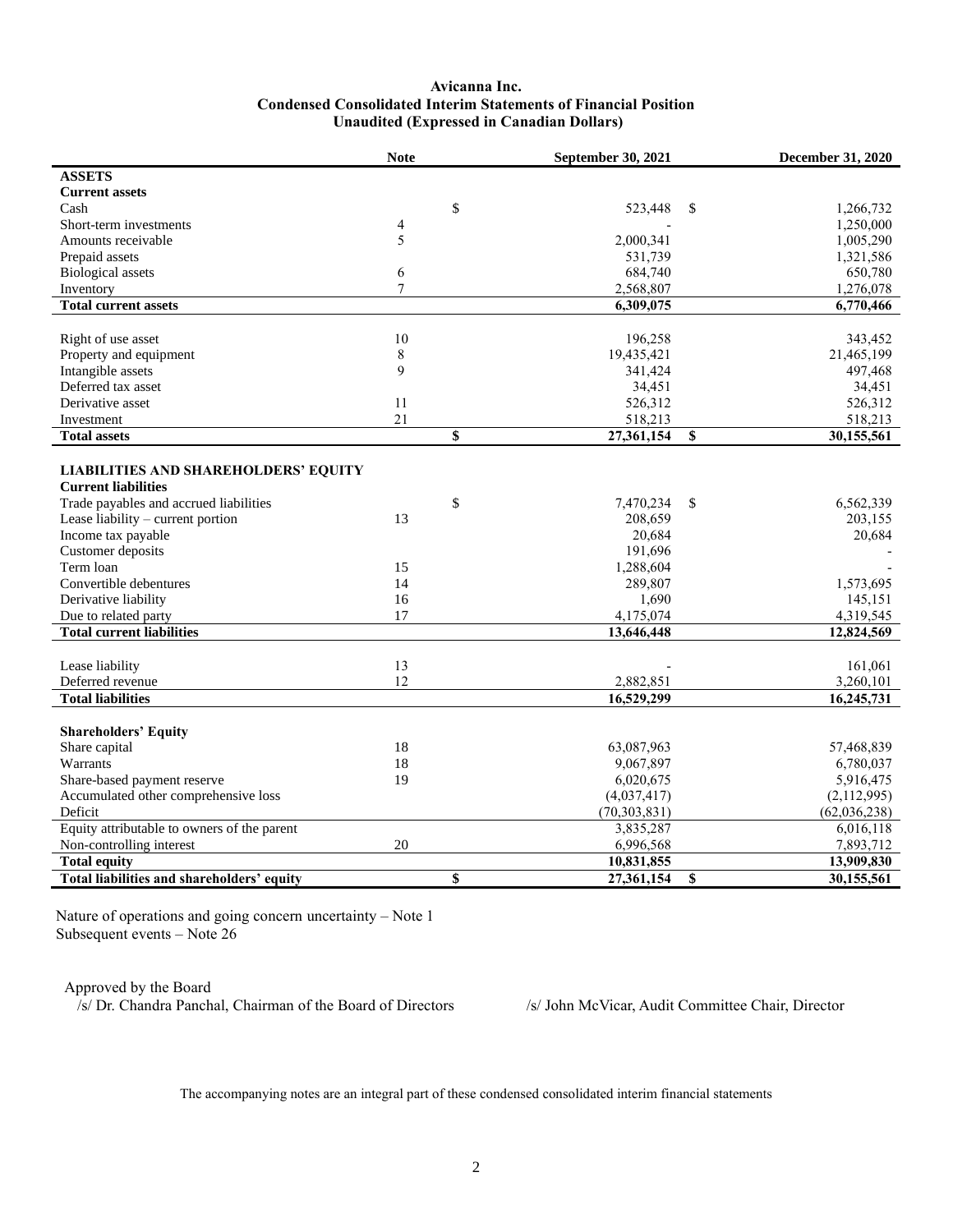### **Avicanna Inc. Condensed Consolidated Interim Statements of Operations and Comprehensive Loss For the Three and Nine Months Ended September 30, 2021 and 2020 Unaudited (Expressed in Canadian Dollars)**

|                                                                       |             | Three months ended September 30, |             |    | Nine months ended September 30, |    |                |    |                |
|-----------------------------------------------------------------------|-------------|----------------------------------|-------------|----|---------------------------------|----|----------------|----|----------------|
|                                                                       | <b>Note</b> |                                  | 2021        |    | 2020                            |    | 2021           |    | 2020           |
|                                                                       |             |                                  |             |    |                                 |    |                |    |                |
| <b>Revenue</b>                                                        |             |                                  |             |    |                                 |    |                |    |                |
| Service Revenue                                                       | 12          | \$                               | 82,372      | \$ | 6,579                           | \$ | 87,945         | \$ | 13,471         |
| License Revenue                                                       | 12          |                                  | 100,750     |    | 316,847                         |    | 302,250        |    | 565,613        |
| <b>Product Sales</b>                                                  |             |                                  | 804,845     |    | 558,530                         |    | 1,660,900      |    | 1,273,243      |
| <b>Total Revenue</b>                                                  |             |                                  | 987,967     |    | 881,956                         |    | 2,051,095      |    | 1,852,327      |
| Cost of goods sold                                                    |             |                                  | (851, 641)  |    | (1,051,204)                     |    | (1,339,228)    |    | (1,285,492)    |
| Gross margin before the undernoted                                    |             |                                  | 136,326     |    | (169, 248)                      |    | 711,867        |    | 566,835        |
| Fair value changes in biological assets<br>included in inventory sold |             |                                  | (66, 835)   |    | (37, 818)                       |    | (101, 481)     |    | (607, 370)     |
| Unrealized gain on changes in fair value of<br>biological assets      |             |                                  | 437,679     |    | (1,103,910)                     |    | 533,498        |    | 723,361        |
| <b>Gross margin</b>                                                   |             |                                  | 507,170     |    | (1,310,976)                     |    | 1,143,884      |    | 682,826        |
|                                                                       |             |                                  |             |    |                                 |    |                |    |                |
| <b>Expenses</b>                                                       |             |                                  |             |    |                                 |    |                |    |                |
| General and administrative                                            | 23          |                                  | 2,762,910   |    | 2,954,438                       |    | 8,122,602      |    | 9,064,843      |
| Share-based compensation                                              | 19          |                                  | 155,025     |    | 839,954                         |    | 556,036        |    | 2,455,916      |
| Depreciation and amortization                                         | 8,9,10      |                                  | 210,532     |    | 419,914                         |    | 665,442        |    | 1,259,742      |
| Expected credit loss (recovery)                                       | 5           |                                  | (46, 802)   |    | 145,955                         |    | (5,163)        |    | 145,955        |
| Loss (Gain) on revaluation of derivative liability                    | 16          |                                  | (60,025)    |    | (1,285)                         |    | 80,543         |    | (23, 894)      |
| Impairment of goodwill                                                |             |                                  |             |    | 2,520,382                       |    |                |    | 3,207,227      |
| <b>Total Expenses</b>                                                 |             |                                  | (3,021,640) |    | (6,879,358)                     |    | (9,419,460)    |    | (16, 109, 789) |
|                                                                       |             |                                  |             |    |                                 |    |                |    |                |
| Other income (expenses)                                               |             |                                  |             |    |                                 |    |                |    |                |
| Foreign exchange gain (loss)                                          |             |                                  | (6, 186)    |    | 25,441                          |    | (31, 309)      |    | (48, 860)      |
| Gain on disposal of capital assets                                    | $\,$ 8 $\,$ |                                  |             |    |                                 |    | 51,975         |    |                |
| Loss on revaluation of derivative asset                               | 11          |                                  |             |    |                                 |    |                |    | (2,279,426)    |
| Other income                                                          |             |                                  | 55,427      |    | 545,023                         |    | 81,487         |    | 473,589        |
| Interest expense                                                      | 14,15       |                                  | (205, 612)  |    | (47, 282)                       |    | (369, 691)     |    | (141,210)      |
| <b>Net loss</b>                                                       |             | \$                               | (2,670,841) | \$ | (7,667,152)                     | \$ | (8,543,114)    | \$ | (17, 422, 870) |
| Exchange differences on translation of foreign<br>operations          |             |                                  | (273,906)   |    | (1,576,564)                     |    | (2,615,838)    |    | (3,446,669)    |
| Net comprehensive loss                                                |             | \$                               | (2,944,747) | \$ | (9,243,716)                     | \$ | (11, 158, 952) | \$ | (20, 869, 539) |
|                                                                       |             |                                  |             |    |                                 |    |                |    |                |
| Net comprehensive loss attributable to non -<br>controlling interest  | 20          |                                  | 73,505      |    | (1,508,219)                     |    | (897, 144)     |    | (2,805,724)    |
| Net comprehensive loss attributable to Shareholders<br>of the Company | 20          |                                  | (3,018,252) |    | (7, 735, 497)                   |    | (10, 261, 808) |    | (18,063,815)   |
|                                                                       |             | \$                               | (2,944,747) | \$ | (9,243,716)                     | \$ | (11, 158, 952) | \$ | (20, 869, 539) |
|                                                                       |             |                                  |             |    |                                 |    |                |    |                |
| Weighted average number of common shares -<br>basic and diluted       |             |                                  | 41,271,574  |    | 26,566,915                      |    | 38,957,977     |    | 25,348,330     |
| Net loss per share - basic and diluted                                |             | \$                               | (0.07)      | \$ | (0.35)                          | \$ | (0.29)         | \$ | (0.82)         |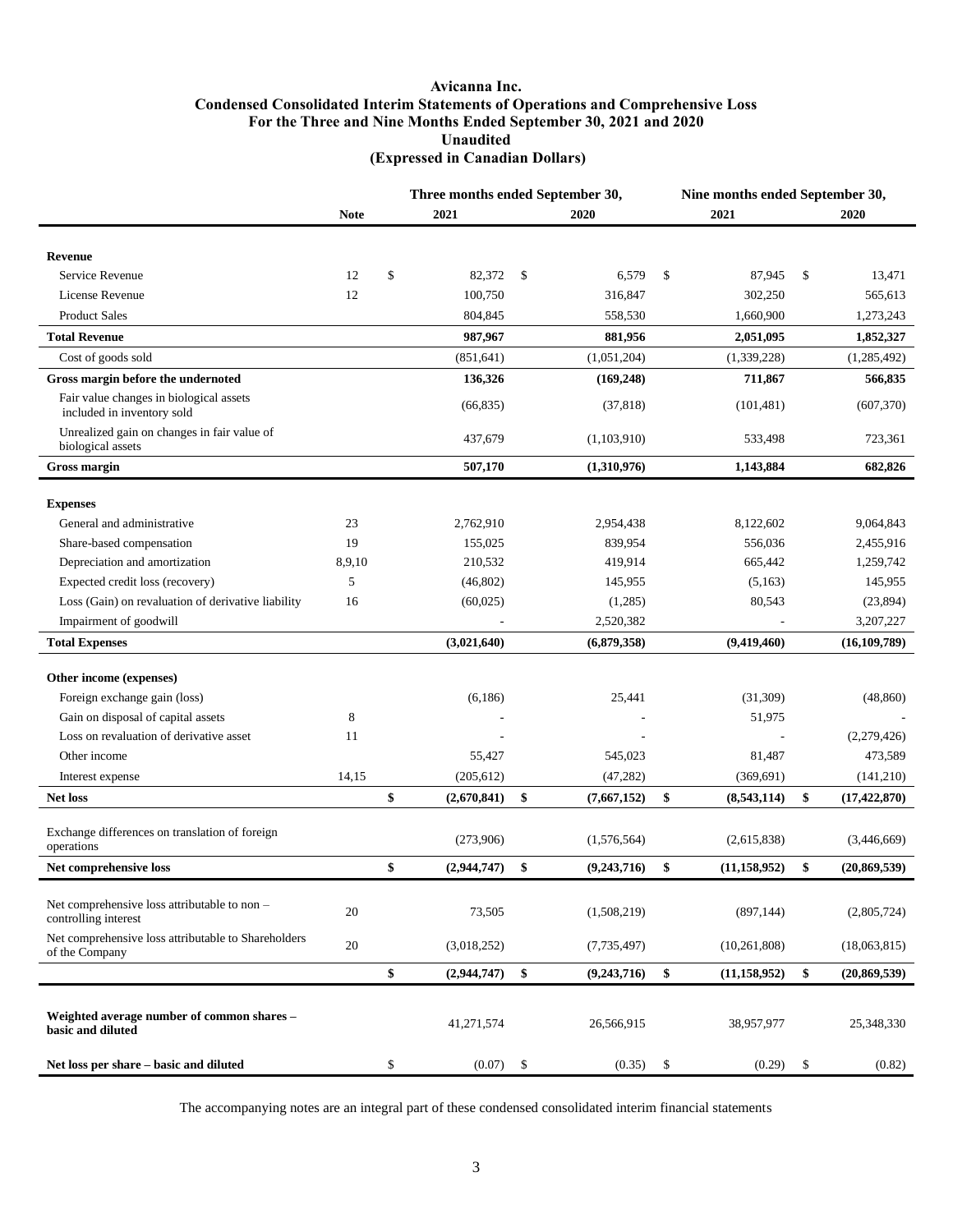## **Avicanna Inc. Condensed Consolidated Interim Statements of Changes in Shareholders' Equity For the Nine Months Ended September 30, 2021 and 2020 (Expressed in Canadian Dollars)**

|                                   |             |            | <b>Common shares</b>     | Common shares<br>to be Issued |            | <b>Warrants</b> | <b>Share-based</b><br>payment<br><b>Reserve</b> | Deficit                  | <b>Accumulated other</b><br>comprehensive loss | Non-controlling<br>interest | <b>Total</b> |
|-----------------------------------|-------------|------------|--------------------------|-------------------------------|------------|-----------------|-------------------------------------------------|--------------------------|------------------------------------------------|-----------------------------|--------------|
|                                   | <b>Note</b> |            |                          |                               |            |                 |                                                 |                          |                                                |                             |              |
| <b>December 31, 2020</b>          |             | 35,871,941 | 57,355,313               | 101,722                       | 113,526    | 6,780,037       | 5,916,475                                       | (62, 036, 238)           | (2,112,995)                                    | 7,893,712                   | 13,909,830   |
| Settlement of shares to be issued | 18[i]       | 101,722    | 113,526                  | (101, 722)                    | (113, 526) |                 |                                                 |                          |                                                |                             |              |
| Share-based compensation          | 19          |            | $\overline{\phantom{a}}$ | -                             |            | ٠               | 556,036                                         |                          |                                                |                             | 556,036      |
| Exercise of RSUs                  | 19          | 104.781    | 136,130                  | 40,389                        | 245,913    | ۰               | (382, 043)                                      |                          |                                                | ۰                           |              |
| Conversion of debentures          | 14          | 613,535    | 1,513,175                | $\overline{\phantom{a}}$      |            |                 |                                                 |                          |                                                |                             | 1,513,175    |
| Exercise of warrants              | 18[i]       | 99,595     | 124,883                  |                               |            | (40,227)        |                                                 |                          |                                                |                             | 84,656       |
| Issuance of units                 | $18$ [iii]  | 4,480,000  | 3,599,023                |                               |            | 1,751,027       | $\overline{\phantom{a}}$                        | $\overline{\phantom{0}}$ |                                                | ۰                           | 5,350,050    |
| Warrants issued with term loan    | 15, 18      | . .        | . .                      |                               |            | 577,060         |                                                 |                          |                                                | ۰                           | 577,060      |
| Forfeiture of RSUs and options    | 19          |            |                          |                               |            |                 | (69,793)                                        | 69,793                   |                                                |                             |              |
| Foreign exchange translation      |             |            | $\overline{\phantom{a}}$ |                               |            | ۰               |                                                 |                          | (1,924,422)                                    | (691, 416)                  | (2,615,838)  |
| Net loss                          |             |            |                          |                               |            |                 |                                                 | (8,337,386)              |                                                | (205, 728)                  | (8,543,114)  |
| September 30, 2021                |             | 41,271,574 | 62,842,050               | 40,389                        | 245,913    | 9,067,897       | 6,020,675                                       | (70, 303, 831)           | (4,037,417)                                    | 6,996,568                   | 10,831,855   |

| <b>December 31, 2019</b>     | 22,364,723 | 46,033,465               |  | 4,267,996                | 4.010.824                | (30,800,436)   | (1,124,524) | 7.488.456     | 29,875,781     |
|------------------------------|------------|--------------------------|--|--------------------------|--------------------------|----------------|-------------|---------------|----------------|
| Exercise of options          | 100,000    | -                        |  |                          |                          |                |             |               |                |
| Warrants expired             |            | 6,531                    |  | (6, 531)                 |                          |                |             |               |                |
| Issuance of shares           | 5,975,131  | 6,141,307                |  | 1,208,868                | $\overline{\phantom{0}}$ |                |             |               | 7,350,175      |
| Share-based compensation     |            | $\overline{\phantom{a}}$ |  |                          | 2,455,916                |                |             |               | 2,455,916      |
| Exercise of RSUs             | 141,528    | 98,685                   |  | $\overline{\phantom{0}}$ | (98,685)                 |                |             |               |                |
| <b>SMGH</b> Recapitalization |            | -                        |  |                          |                          |                |             | 2,859,440     | 2,859,440      |
| Foreign exchange translation |            | $\overline{\phantom{a}}$ |  | -                        | $\overline{\phantom{0}}$ |                | (1,776,294) | (1,670,375)   | (3,446,669)    |
| Net loss                     |            | -                        |  |                          | $\overline{\phantom{0}}$ | (16, 287, 521) |             | (1, 135, 349) | (17, 422, 870) |
| <b>September 30, 2020</b>    | 28,581,382 | 52,279,988               |  | 5,470,333                | 6,368,055                | (47,087,957)   | (2,900,818) | 7,542,172     | 21,671,773     |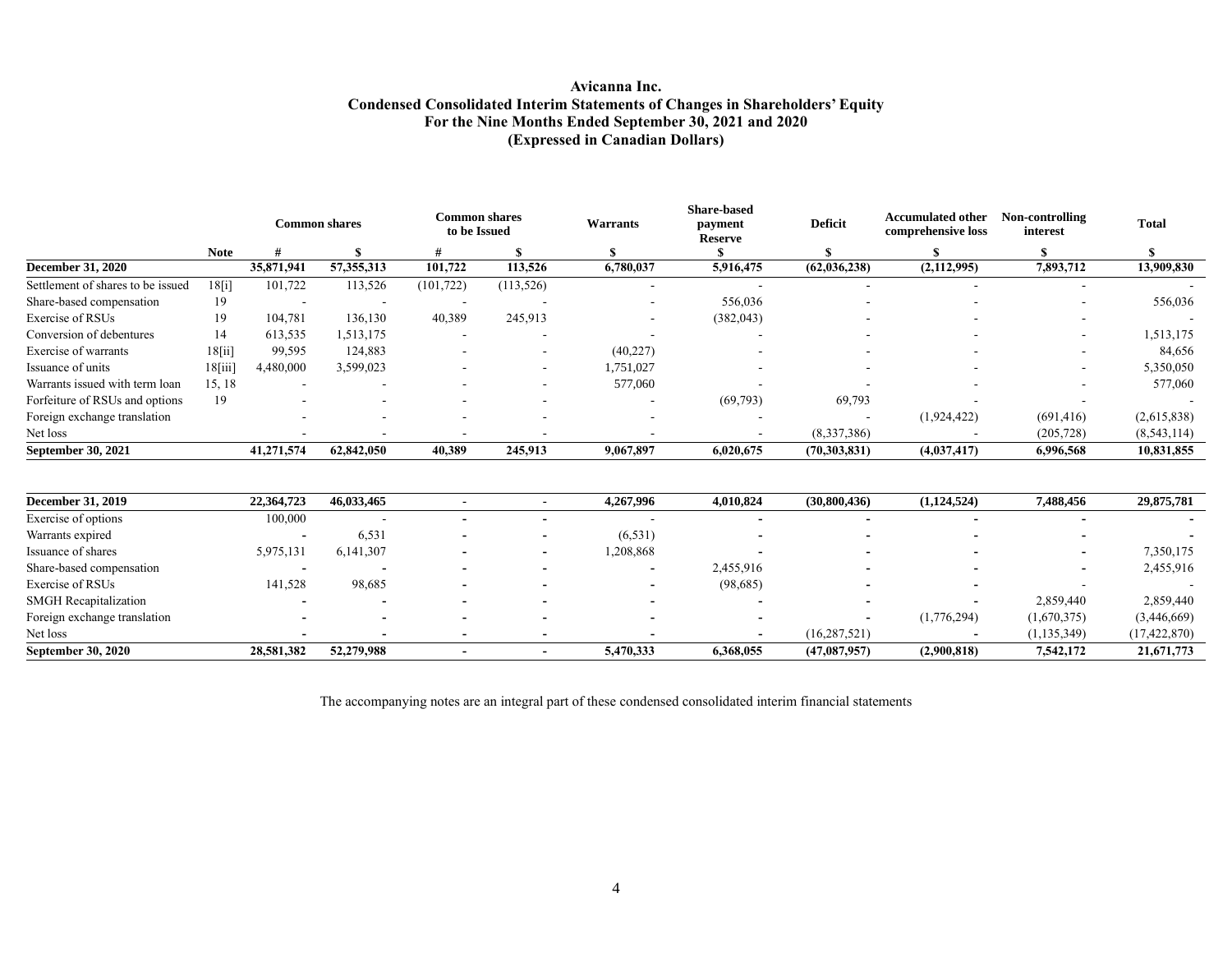### **Avicanna Inc. Condensed Consolidated Interim Statements of Cash Flows For the Nine months Ended September 30, 2021 and 2020 Unaudited (Expressed in Canadian Dollars)**

|                                                           | <b>Note</b>    | For the Nine Months Ended<br><b>September 30, 2021</b> | For the Nine Months Ended<br><b>September 30, 2020</b> |
|-----------------------------------------------------------|----------------|--------------------------------------------------------|--------------------------------------------------------|
|                                                           |                |                                                        |                                                        |
| Cash flows from operating activities                      |                |                                                        |                                                        |
| Net loss                                                  |                | \$<br>(11, 158, 952)                                   | \$<br>(17, 422, 870)                                   |
| Depreciation and amortization                             | 8,9,10         | 665,442                                                | 1,259,742                                              |
| Interest on lease liability                               | 13             | 17,660                                                 | 29,549                                                 |
| Accretion                                                 | 14,15          | 301,310                                                | 41,774                                                 |
| Share-based compensation                                  | 19             | 556,036                                                | 2,455,916                                              |
| Expected credit losses                                    | 5              | (5,163)                                                | 145,955                                                |
| Impairment of goodwill                                    |                |                                                        | 3,207,227                                              |
| Loss on derivative asset                                  | 11             |                                                        | 2,279,426                                              |
| Loss (gain) on fair value of derivative liability         | 16             | 80,543                                                 | (23,894)                                               |
| Recognition of deferred revenue                           | 12             | (377, 250)                                             | (248, 766)                                             |
| Changes in non-cash operating elements of working capital | 25             | (257, 502)                                             | (2,411,997)                                            |
| Cash used in operating activities                         |                | (10, 177, 876)                                         | (10,687,938)                                           |
|                                                           |                |                                                        |                                                        |
| <b>Cash flows from investing activities</b>               |                |                                                        |                                                        |
| Purchase of capital assets                                | 8              | (784, 452)                                             | (1,092,855)                                            |
| Proceeds from disposal of capital assets                  | 8              | 261,703                                                |                                                        |
| Purchase of intangible assets                             | 9              | (19,293)                                               |                                                        |
| Sale of short-term investments                            | $\overline{4}$ | 1,250,000                                              |                                                        |
| Cash used in investing activities                         |                | 707,958                                                | (1,092,855)                                            |
|                                                           |                |                                                        |                                                        |
| <b>Cash flows from financing activities</b>               |                |                                                        |                                                        |
| Payment of lease liability                                | 13<br>17       | (173, 217)<br>315,987                                  | (166, 913)                                             |
| Increase in balance due to related parties                | 15             |                                                        | 4,291,566                                              |
| Issuance of term loan, net of issuance costs              | 14             | 1,700,000                                              |                                                        |
| Repayment of debentures<br>Exercise of warrants           | 18             | (300,000)<br>84,656                                    |                                                        |
|                                                           |                |                                                        |                                                        |
| Proceeds from issuance of common shares                   | 18             | 5,350,050                                              | 7,350,175                                              |
| Cash provided by financing activities                     |                | 6,977,476                                              | 11,474,828                                             |
| Net decrease in cash                                      |                | (2, 492, 442)                                          | (305,965)                                              |
| Effect of foreign exchange differences                    |                | 1,749,158                                              | (34,704)                                               |
| Cash, beginning of year                                   |                | 1,266,732                                              | 441,757                                                |
| Cash, end of year                                         |                | \$<br>523,448                                          | \$<br>101,088                                          |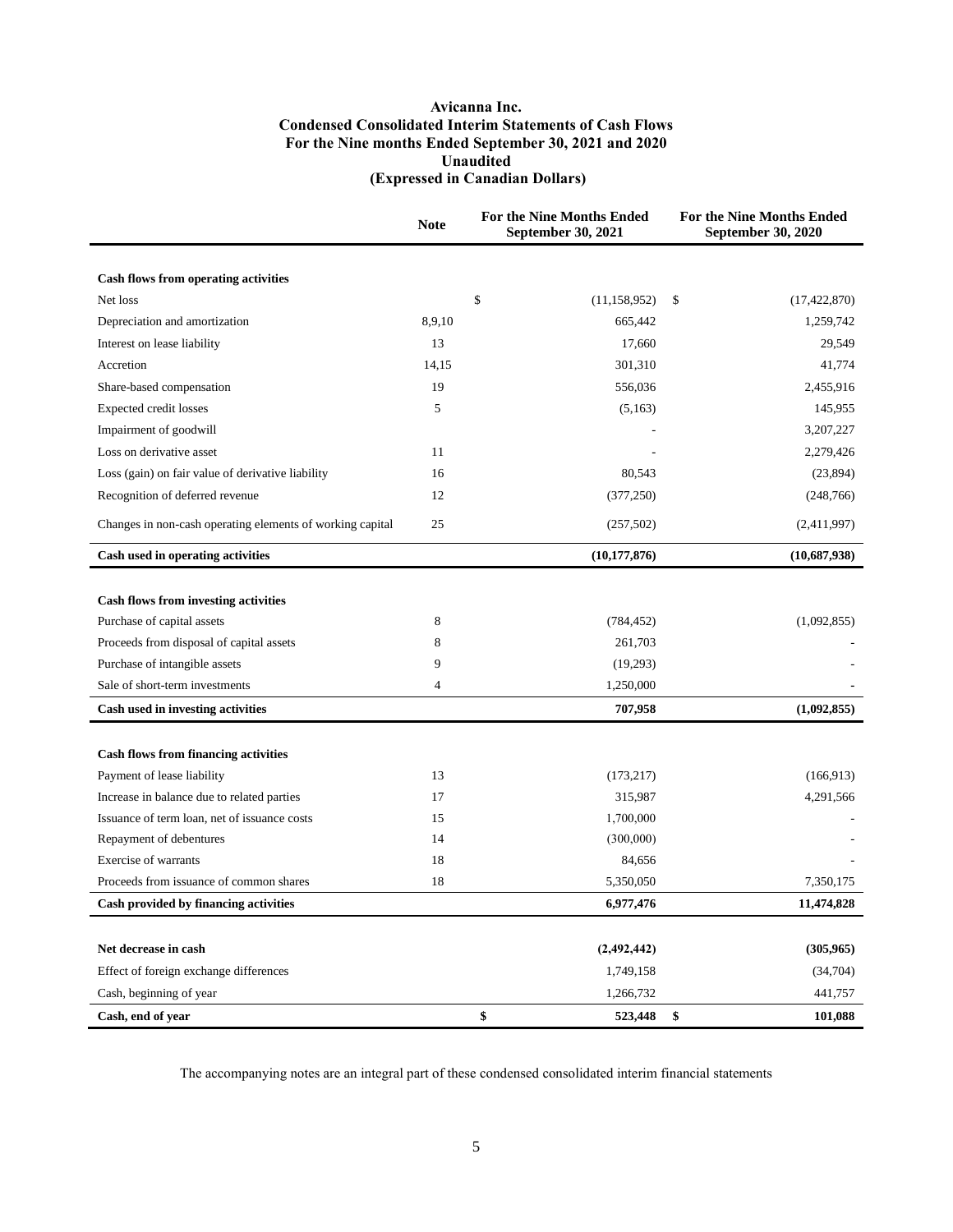# **Avicanna Inc. Notes to the Condensed Consolidated Interim Financial Statements** For the Three and Nine Months Ended September 30, 2021 and 2020

(Expressed in Canadian dollars, except share and per share amounts)

# **1. NATURE OF OPERATIONS AND GOING CONCERN UNCERTAINTY**

Avicanna Inc. ("Avicanna" or the "Company") was incorporated in Ontario, Canada. Avicanna is a Canadian vertically integrated biopharmaceutical company developing and driving biopharmaceutical advancements of plant-derived cannabinoid-based products with operations in both North and South America. To date, the Company has commercialized several product lines in both North and South America.

The registered office of the Company is located at 480 University Avenue, Suite 1502, Toronto, Ontario. The Company's common shares are listed under the symbol "AVCN" on the Toronto Stock Exchange ("TSX"); the OTC US exchange under the symbol "AVCNF"; and the Frankfurt Stock Exchange under the symbol "0NN".

These condensed consolidated interim financial statements have been prepared on a going concern basis which contemplates that the Company will continue operations for the foreseeable future and will be able to realize its assets and discharge its liabilities in the normal course of business. These condensed consolidated interim financial statements do not give effect to adjustments that would be necessary to the carrying values and classification of assets and liabilities should the Company be unable to continue as a going concern.

As of September 30, 2021, the Company has an accumulated deficit of \$70,303,831 (December 31, 2020 - \$62,036,238), cash of \$523,448 (December 31, 2020 – \$1,266,732), and a working capital deficit of \$7,337,373 (December 31, 2020 – deficit of \$6,054,103). Additionally, the Company incurred a net loss after taxes of \$8,543,114 and used \$10,177,876 of cash from operating activities during the nine months ended on September 30, 2021. When compared to the same period in prior year, the Company incurred a net loss of \$7,667,152 and used \$10,687,938 of cash from operating activities. The Company will need to raise additional financing to continue operations, product development and clinical research. Although the Company has been successful in the past in obtaining financing and it believes that it will continue to be successful, there is no assurance that it will be able to obtain adequate financing in the future or that such financing will be available on terms that are advantageous to the Company. These material uncertainties may cast significant doubt as to the Company's ability to continue as a going concern.

# **2. BASIS OF PRESENTATION**

### **Statement of compliance**

These condensed consolidated interim financial statements have been prepared in accordance with International Accounting Standard 34 – *Interim Financial Reporting* ("IAS 34") using accounting policies consistent with International Financial Reporting Standards ("IFRS") as issued by the International Accounting Standards Board ("IASB"). Accordingly, certain disclosures normally included in annual financial statements prepared in accordance with IFRS have been omitted or condensed. These condensed consolidated interim financial statements should be read in conjunction with the Company's audited consolidated financial statements for the year ended December 31, 2020.

These condensed consolidated interim financial statements were approved and authorized for issuance by the Company's Board of Directors on November 11, 2021.

### **Basis of presentation**

These condensed consolidated interim financial statements have been prepared on a historical cost basis except for biological assets and derivative financial instruments, which are measured at fair value through profit and loss, as explained in the accounting policies below. These condensed consolidated interim financial statements are presented in Canadian dollars, which is the Company's functional currency. The Company currently views the business as one operating segment but expects this to change in future periods.

### **Functional and presentation currency**

These condensed consolidated interim financial statements are presented in Canadian dollars, which is the functional currency of the Company. The functional currency of each subsidiary is presented in the table below.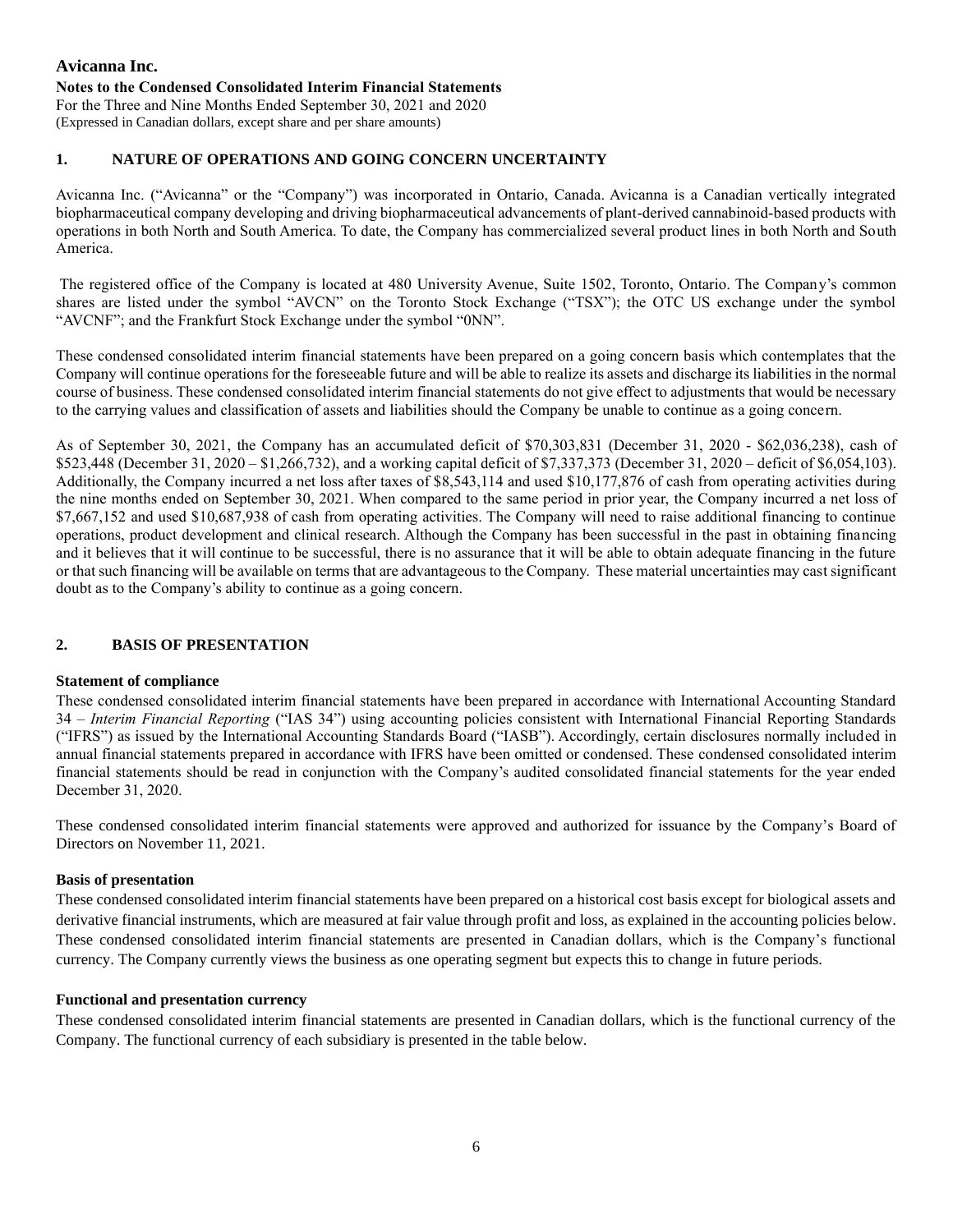#### **Notes to the Condensed Consolidated Interim Financial Statements**

For the Three and Nine Months Ended September 30, 2021 and 2020 (Expressed in Canadian dollars, except share and per share amounts)

## **2. BASIS OF PRESENTATION (CONTINUED)**

#### **Basis of consolidation**

Subsidiaries are entities controlled by the Company. Control exists when the Company has power, directly or indirectly, over an entity and is exposed, or has rights, to variable returns from its involvement with the entity and has the ability to affect those returns through the power it has. The financial statements of subsidiaries are included in the consolidated financial statements from the date that control commences until the date that control ceases. The following is a list of the Company's operating subsidiaries.

| <b>Subsidiaries</b>                                  | Jurisdiction of          | Ownership       | <b>Functional</b>             |
|------------------------------------------------------|--------------------------|-----------------|-------------------------------|
|                                                      | Incorporation            | <b>Interest</b> | currency                      |
| Avicanna UK                                          | England                  | 100%            | <b>British Pound Sterling</b> |
| Avicanna USA                                         | United States of America | 100%            | <b>United States Dollar</b>   |
| 2516167 Ontario Inc. ("My Cannabis")                 | Ontario, Canada          | 100%            | Canadian Dollar               |
| Sigma Magdalena Canada Inc.                          | Ontario, Canada          | 60%             | Canadian Dollar               |
| Sigma Analytical Magdalena S.A.S. ("Sigma Colombia") | Republic of Colombia     | 60%             | Colombian Peso                |
| Santa Marta Golden Hemp S.A.S. ("SMGH")              | Republic of Colombia     | 60%             | Colombian Peso                |
| Avicanna LATAM S.A.S.                                | Republic of Colombia     | 100%            | Colombian Peso                |
| Sativa Nativa S.A.S. ("SN")                          | Republic of Colombia     | 63%             | Colombian Peso                |

Intragroup balances, and any unrealized gains and losses or income and expenses arising from transactions with jointly controlled entities are eliminated to the extent of the Company's interest in the entity.

Subsequent to acquisition, the carrying amount of non-controlling interests is the amount recognized initially, plus the non-controlling interests' share of changes in the capital of the company in addition to changes in ownership interests. Total comprehensive income or loss is attributed to non-controlling interests, even if this results in the non-controlling interests having a deficit balance.

### **Foreign currency transactions**

Foreign currency transactions are translated into Canadian dollars at exchange rates in effect on the date of the transactions. At the end of each reporting period, monetary assets and liabilities denominated in foreign currencies are translated into Canadian dollars at the foreign exchange rate applicable at that period-end date. Non-monetary assets and liabilities that are measured in terms of historical cost in a foreign currency are translated using the exchange rate at the date of the transaction. Foreign currency differences are generally recognized in profit or loss and presented within gain (loss) on foreign exchange.

#### **Foreign currency translation**

The assets and liabilities of foreign operations, including goodwill and fair value adjustments arising on acquisition, are translated into Canadian dollars at the exchange rates at the reporting date. The income and expenses of foreign operation are translated into Canadian dollars at the dates of the transactions. Foreign currency differences due to translation are recognized in other comprehensive income ("OCI") and accumulated in the translation reserve, except to the extent that the translation difference is allocated to non-controlling interests ("NCI").

#### **Use of judgments, estimates and assumptions**

The preparation of the condensed consolidated interim financial statements in conformity with IFRS requires management to make judgments, estimates and assumptions that affect the application of accounting policies and the reported amounts of assets, liabilities, income and expenses. Actual results may differ from these estimates.

Estimates are based on management's best knowledge of current events and actions that the Company may undertake in the future. Estimates and underlying assumptions are reviewed on an ongoing basis. Revisions to accounting estimates are recognized in the period in which the estimate is revised if the revision affects only that period, or in the period of the revision and future periods if the revision affects both current and future periods.

The following are the critical judgments, apart from those involving estimations, that management have made in the process of applying the Company's accounting policies and that have the most significant effect on the amounts recognized in the condensed consolidated interim financial statements: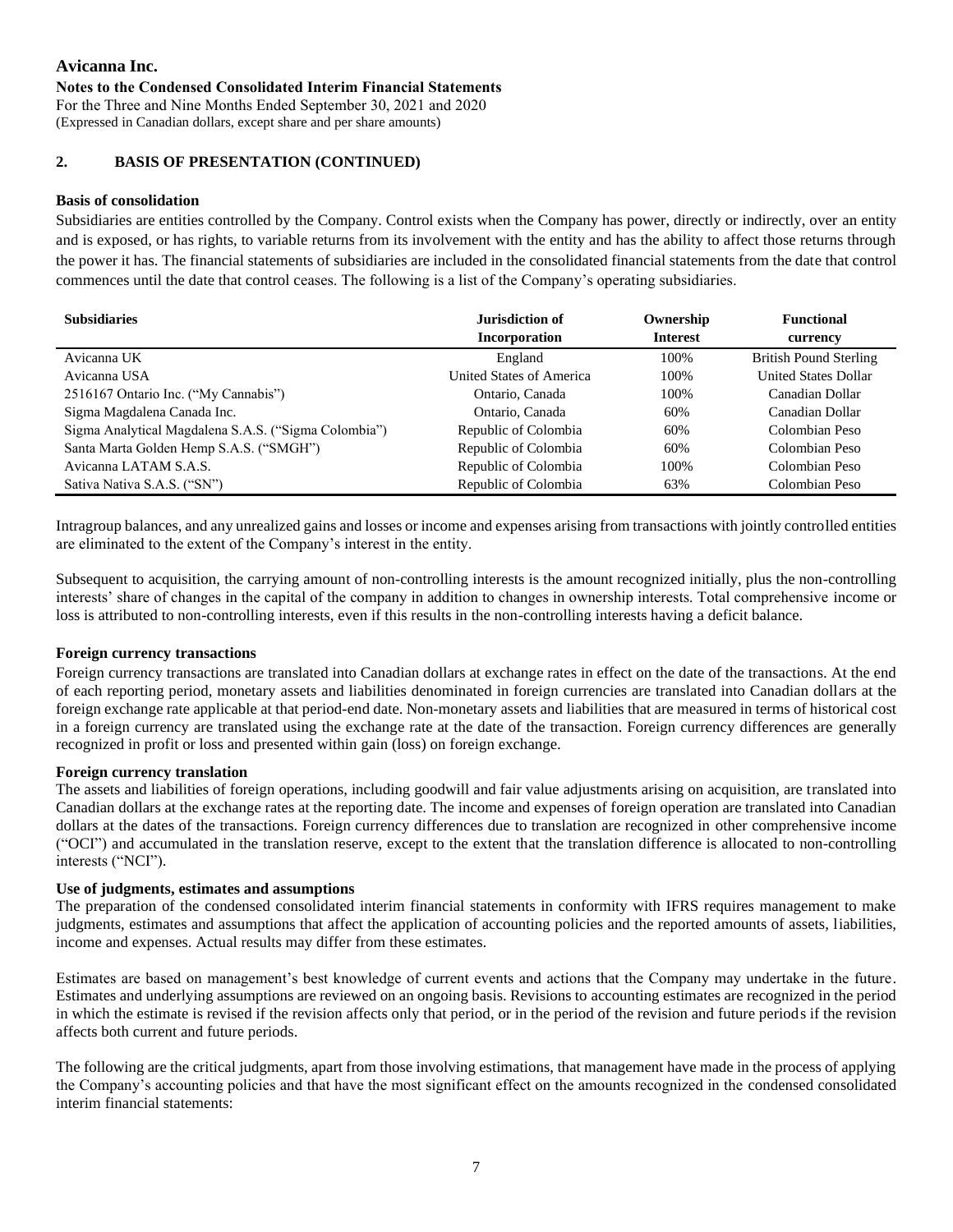For the Three and Nine Months Ended September 30, 2021 and 2020 (Expressed in Canadian dollars, except share and per share amounts)

# **2. BASIS OF PRESENTATION (CONTINUED)**

### *Business combinations*

Determining whether an acquisition meets the definition of a business combination or represents an asset purchase requires judgment on a case-by-case basis. As outlined in IFRS 3, the components of a business must include inputs, processes and outputs.

In a business combination, substantially all identifiable assets, liabilities and contingent liabilities acquired are recorded at the date of acquisition at their respective fair values. One of the most significant areas of judgment and estimation relates to the determination of the fair value of these assets and liabilities, including the fair value of contingent consideration, if applicable. If any intangible assets are identified, depending on the type of intangible asset and the complexity of determining its fair value, the Company may utilize an independent external valuation expert to develop the fair value, using appropriate valuation techniques, which are generally based on a forecast of the total expected future net cash flows. These valuations are linked closely to the assumptions made by management regarding the future performance of the assets concerned and any changes in the discount rate applied.

### *Biological assets and inventory*

In calculating the fair value of the biological assets and inventory, management is required to make a number of estimates, including estimating the stage of growth of the cannabis up to the point of harvest, harvesting costs, selling costs, average or expected selling prices and list prices, expected yields for the cannabis plants, and oil conversion factors. Inventories of harvested cannabis are valued at the lower of cost or net realizable value. The Company estimates the net realizable value of inventories, considering the most reliable evidence available at the reporting date. The future realization of these inventories may be affected by market-driven changes that may reduce future selling prices. A change to these assumptions could impact the Company's inventory valuation and gross profit.

## *Estimated useful life of long-lived assets*

Judgment is used to estimate each component of a long-lived asset's useful life and is based on an analysis of all pertinent factors including, but not limited to, the expected use of the asset and in the case of an intangible asset, contractual provisions that enable renewal or extension of the asset's legal or contractual life without substantial cost, and renewal history. If the estimated useful lives were incorrect, it could result in an increase or decrease in the annual amortization expense, and future impairment charges or recoveries.

### *Impairment of long-lived assets*

When there are indications that an asset may be impaired, the Company is required to estimate the asset's recoverable amount. The recoverable amount is the greater of value in use and fair value less costs to sell. Fair value is determined as the amount that would be obtained from the sale of the asset in an arm's length transaction between knowledgeable and willing parties. Determining the value in use requires the Company to estimate expected future cash flows associated with the assets and a suitable discount rate to calculate present value.

In addition to assessing evidence of possible impairment, the Company also determines whether there is any indication that a previously recognized impairment loss for an asset other than goodwill no longer exists or may have decreased. The Company determines whether there has been a change in the estimate used to determine the asset's recoverable amount since the last impairment loss is recognized.

### *Long-term investment*

The fair value of the Company's long-term investments is subject to limitation as the financial information for private companies in which the Company holds investments may not be readily available. Adjustment to the fair value of a long-term investment is based on management's judgement and may be a result of subsequent equity financing provided by third-party investors resulting in a valuation different than the current value of the investee company, significant events and restructuring of the investment company that may result in a material impact on the company's fair value, and financial information received from the investor company.

### *Fair value measurements*

Fair value is the price that would be received to sell an asset or paid to transfer a liability in an orderly transaction between market participants at the measurement date, regardless of whether that price is directly observable or estimated using another valuation technique. In estimating the fair value of an asset or a liability, the Company takes into account the characteristics of the asset or liability if market participants would take those characteristics into account when pricing the asset or liability at the measurement date.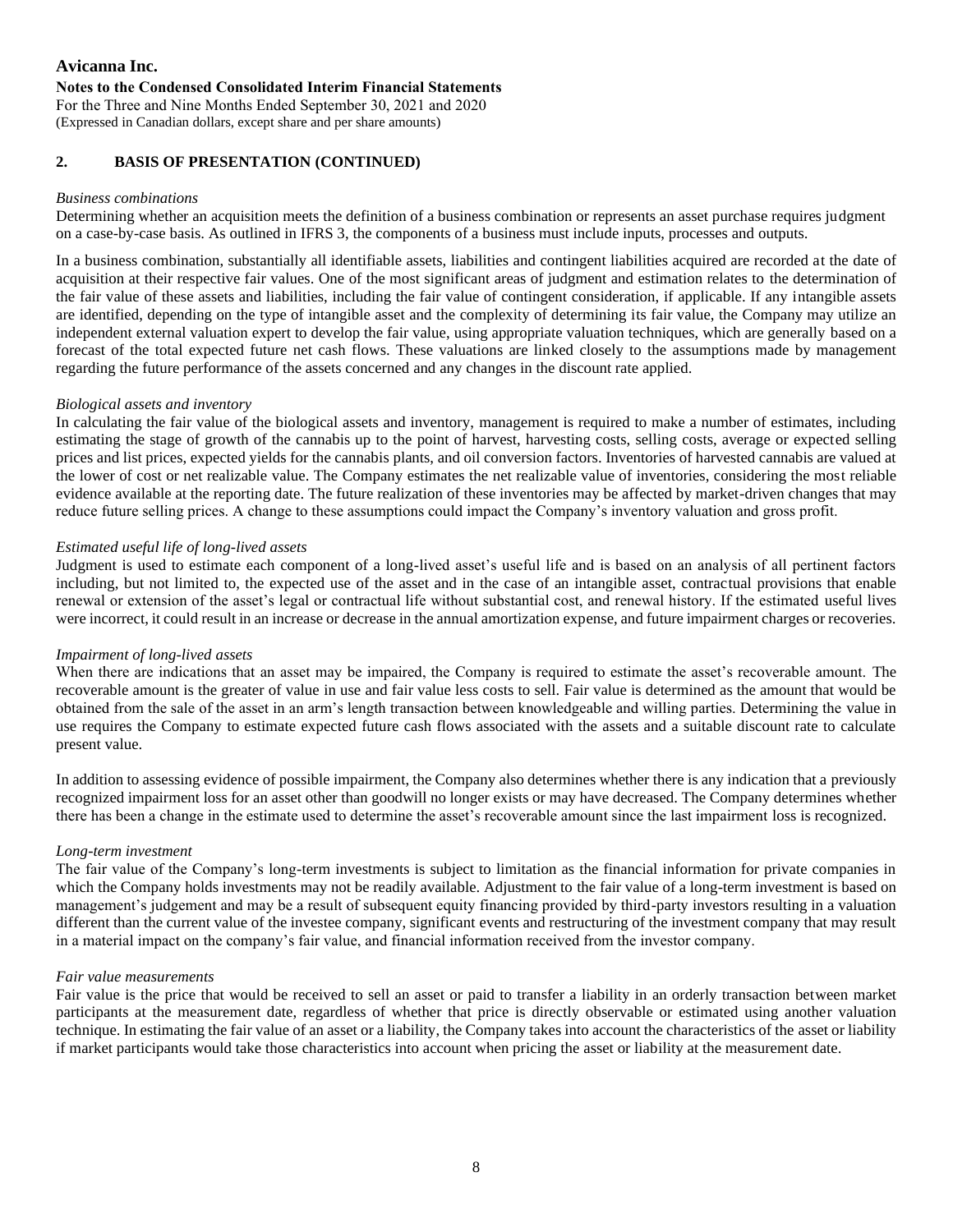#### **Notes to the Condensed Consolidated Interim Financial Statements**

For the Three and Nine Months Ended September 30, 2021 and 2020 (Expressed in Canadian dollars, except share and per share amounts)

## **2.****BASIS OF PRESENTATION (CONTINUED)**

#### *Functional currency*

The functional currency for each of the Company's subsidiaries is the currency of the primary economic environment in which the respective entity operates. Such determination involves certain judgements to identify the primary economic environment. The Company reconsiders the functional currency of its subsidiaries if there is a change in events and/or conditions which determine the primary economic environment.

#### *Provisions*

Provisions are accrued for liabilities with uncertain timing or amounts, if, in the opinion of management, it is both likely that a future event will confirm that a liability had been incurred at the date of the condensed consolidated interim financial statements and the amount can be reasonably estimated. In cases where it is not possible to determine whether such a liability has occurred, or to reasonably estimate the amount of loss until the performance of some future event, no accrual is made until that time. In the ordinary course of business, the Company may be party to legal proceedings which include claims for monetary damages asserted against the Company. The adequacy of provisions is regularly assessed as new information becomes available.

#### *Leases*

The Company exercises judgment when contracts are entered into that may give rise to a right-of-use asset that would be accounted for as a lease. Judgment is required in determining the appropriate lease term on a lease-by-lease basis. The Company considers all facts and circumstances that create an economic incentive to exercise a renewal option or to not exercise a termination option at inception and over the term of the lease, including investments in major leaseholds, operating performance, and changed circumstances. The periods covered by renewal or termination options are only included in the lease term if the Company is reasonably certain to exercise that option.

#### *Income tax provisions*

Provisions for taxes are made using the best estimate of the amount expected to be paid based on a qualitative assessment of all relevant factors. Judgment is required in determining whether deferred income tax assets and liabilities are recognized on the condensed consolidated interim statement of financial position. Deferred income tax assets, including those arising from unutilized tax losses, require management to assess the likelihood that the Company will generate future taxable income in order to utilize the deferred income tax assets. Estimates of future taxable income are based on forecasted cash flows from operations or other activities. To the extent that future cash flows and taxable income differ significantly from estimates, the ability of the Company to realize the net deferred income tax assets recorded on the reporting date could be impacted.

The Company reviews the adequacy of these provisions at the end of the reporting period. However, it is possible that at some future date an additional liability could result from audits by taxing authorities. Where the final outcome of these tax-related matters is different from the amounts that were initially recorded, such differences will affect the tax provisions in the period in which such determination is made.

### *Determination of share-based payments*

The estimation of share-based payments (including warrants and stock options) requires the selection of an appropriate valuation model and consideration as to the inputs necessary for the valuation model chosen. The model used by the Company is the Black-Scholes valuation model at the date of the grant. The Company makes estimates as to the volatility, the expected life, dividend yield and the time of exercise, as applicable. The expected volatility is based on the average volatility of share prices of similar companies over the period of the expected life of the applicable warrants and stock options. The expected life is based on historical data. These estimates may not necessarily be indicative of future actual patterns.

### **3. SIGNIFICANT ACCOUNTING POLICIES**

These interim condensed consolidation financial statements have been prepared in accordance with the accounting policies adopted in the Company's most recent annual consolidated financial statements for the year ended December 31, 2020.

## **4. SHORT-TERM INVESTMENTS**

As of December 31, 2020, the Company held short-term investments which was comprised of guaranteed investment certificates for \$1,250,000 maturing in one year, bearing an annual interest of 0.25%. During the nine months ended September 30, 2021, the shortterm investment matured.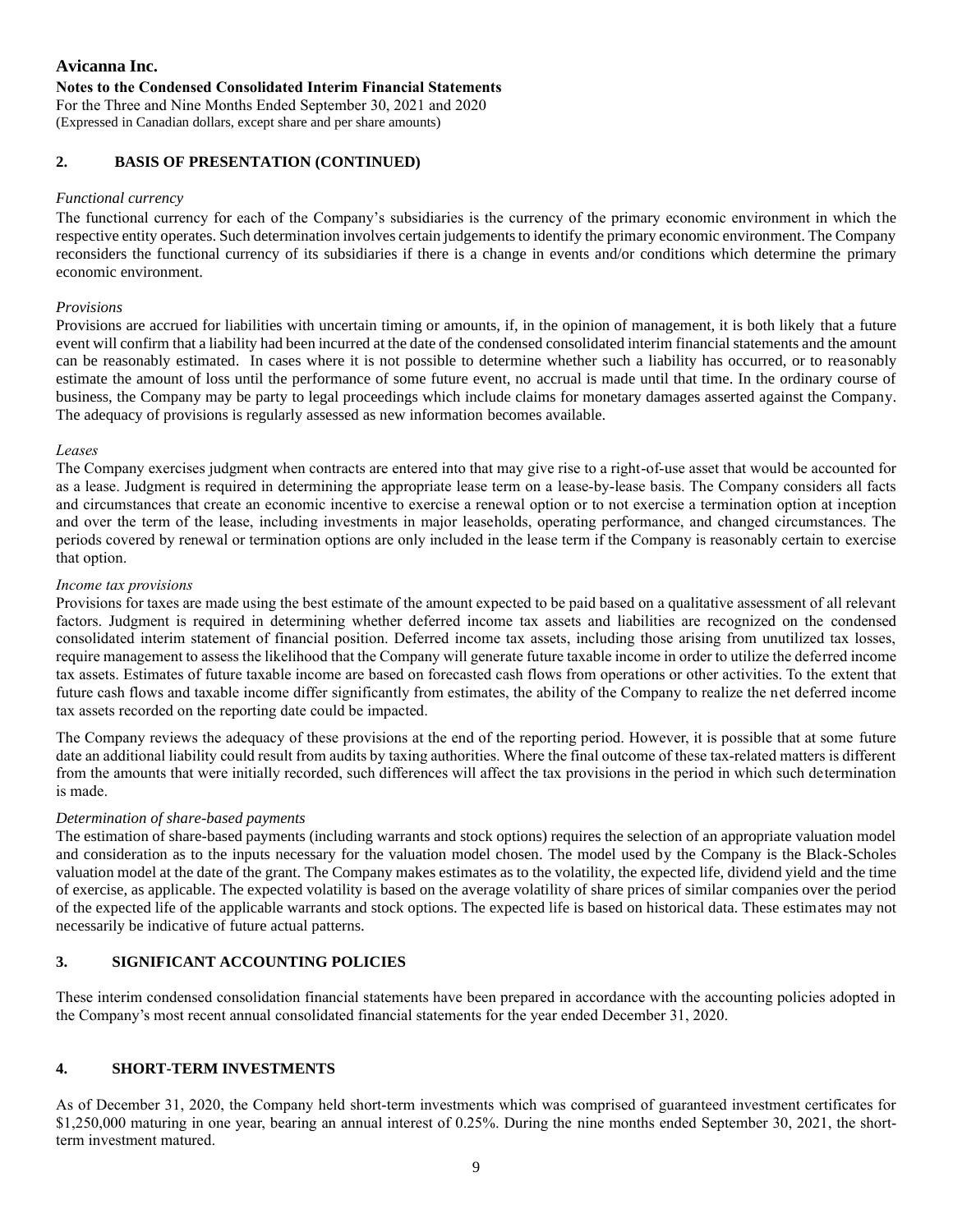#### **Notes to the Condensed Consolidated Interim Financial Statements**

For the Three and Nine Months Ended September 30, 2021 and 2020 (Expressed in Canadian dollars, except share and per share amounts)

### **5. AMOUNTS RECEIVABLE**

|                                 | <b>September 30, 2021</b> | <b>December 31, 2020</b> |
|---------------------------------|---------------------------|--------------------------|
| Trade and other receivables     | 1.130.185                 | 708,673                  |
| Sales tax receivable            | 1,578,575                 | 1,010,199                |
| Expected credit loss provision  | (708, 419)                | (713, 582)               |
| <b>Total amounts receivable</b> | 2,000,341                 | 1,005,290                |

#### **6. BIOLOGICAL ASSETS**

Biological assets consist of cannabis on plants. The changes in the carrying value of biological assets are as follows:

|                                                                        |   | <b>September 30, 2021</b> |    | <b>December 31, 2020</b> |
|------------------------------------------------------------------------|---|---------------------------|----|--------------------------|
| Opening balance                                                        | Φ | 650,780                   | S  | 108,995                  |
| Production costs capitalized                                           |   | 282,159                   |    | 848,931                  |
| Gain in fair value less costs to sell due to biological transformation |   | 524,292                   |    | 1,340,996                |
| Transferred to inventory upon harvest                                  |   | (706, 039)                |    | (1,648,142)              |
| Foreign exchange translation                                           |   | (66, 452)                 |    |                          |
| <b>Ending balance</b>                                                  |   | 684,740                   | \$ | 650,780                  |

The Company measures its biological assets at their fair value less costs to sell. This is determined using a model which estimates the expected harvest yield in grams for plants and seeds currently being cultivated, and then adjusts that amount for the expected selling price less costs to sell per gram. During the period, the Company also cultivated seeds which have been transferred into inventory.

The fair value measurements for biological assets have been categorized as Level 3 fair values based on the inputs to the valuation technique used. The Company's method of accounting for biological assets attributes value accretion on a straight-line basis throughout the life of the biological asset from initial cloning to the point of harvest.

The following table quantifies each significant unobservable input and provides the impact that a 10% increase/decrease in each input would have on the fair value of biological assets.

|                                                                                                               |         | As of September 30, 2021              | As of December 31, 2020 |                                       |  |
|---------------------------------------------------------------------------------------------------------------|---------|---------------------------------------|-------------------------|---------------------------------------|--|
| <b>Assumptions: THC Resin</b>                                                                                 | Input   | <b>Effect</b> on<br><b>Fair Value</b> | Input                   | <b>Effect</b> on<br><b>Fair Value</b> |  |
| <b>THC Resin Yield</b>                                                                                        | 12.7%   | \$75,459                              | 12.0%                   | \$65,324                              |  |
| THC Resin Price (USD/KG)                                                                                      | \$5,189 | \$76,749                              | \$4,400                 | \$65,306                              |  |
| Weighted average of expected loss of plants until<br>harvest [i]                                              | 17.7%   | \$11.405                              | 28.9%                   | \$173                                 |  |
| Expected yields for cannabis plants (average grams per<br>plant)                                              | 100     | \$68,776                              | 134                     | \$53,173                              |  |
| Weighted average number of growing weeks completed<br>as a percentage of total growing weeks as at period end | 55.0%   | \$68,776                              | 88.0%                   | \$53.173                              |  |
| Estimated fair value less costs to complete and sell (per<br>$gram)$ [ii]                                     | \$0.73  | \$73,092                              | \$0.63                  | \$63,271                              |  |
| After harvest cost to complete and sell (per gram)                                                            | \$0.05  | \$4,316                               | \$0.10                  | \$10,097                              |  |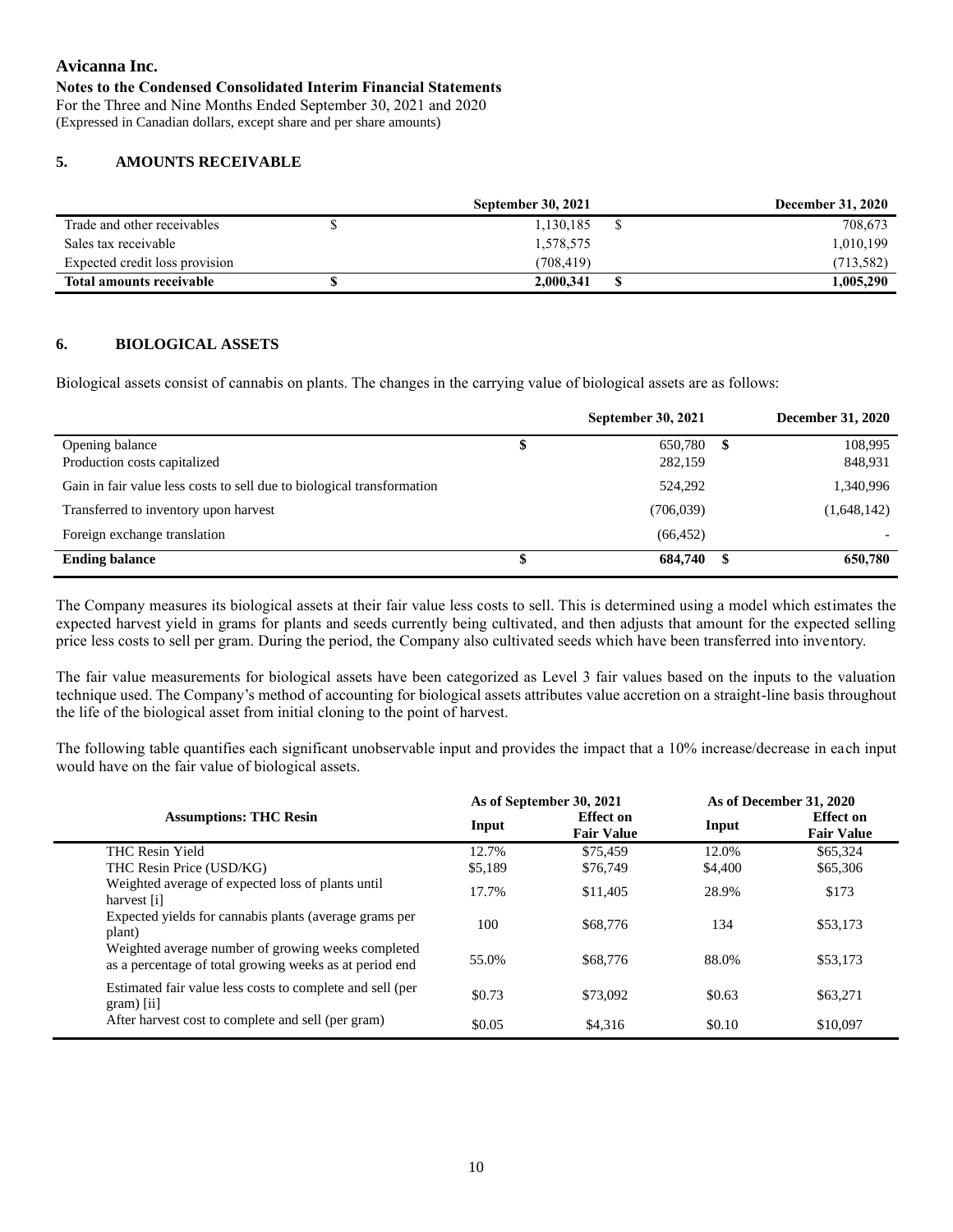For the Three and Nine Months Ended September 30, 2021 and 2020 (Expressed in Canadian dollars, except share and per share amounts)

## **6.****BIOLOGICAL ASSETS (CONTINUED)**

|                                                                                                               |       | As of September 30, 2021              | As of December 31, 2020 |                                       |  |  |
|---------------------------------------------------------------------------------------------------------------|-------|---------------------------------------|-------------------------|---------------------------------------|--|--|
| <b>Assumptions: CBD Isolate</b>                                                                               | Input | <b>Effect</b> on<br><b>Fair Value</b> | Input                   | <b>Effect</b> on<br><b>Fair Value</b> |  |  |
| <b>CBD</b> Isolate Yield                                                                                      |       | $\overline{\phantom{0}}$              | 6%                      | \$2,465                               |  |  |
| CBD Isolate Price (USD/KG)                                                                                    |       | $\overline{\phantom{0}}$              | \$1,100                 | \$2,462                               |  |  |
| Weighted average of expected loss of plants until<br>harvest [i]                                              |       | $\overline{\phantom{a}}$              | 3.0%                    | \$58                                  |  |  |
| Expected yields for cannabis plants (average grams per<br>plant)                                              |       |                                       | 112                     | \$1,893                               |  |  |
| Weighted average number of growing weeks completed<br>as a percentage of total growing weeks as at period end |       |                                       | 56.0%                   | \$1,893                               |  |  |
| Estimated fair value less costs to complete and sell (per<br>$gram)$ [ii]                                     |       |                                       | \$0.04                  | \$1,165                               |  |  |
| After harvest cost to complete and sell (per gram)                                                            |       |                                       | \$0.10                  | \$3,057                               |  |  |

|                                                                                                               |         | As of September 30, 2021              | As of December 31, 2020 |                                       |  |
|---------------------------------------------------------------------------------------------------------------|---------|---------------------------------------|-------------------------|---------------------------------------|--|
| <b>Assumptions: CBD Resin</b>                                                                                 | Input   | <b>Effect</b> on<br><b>Fair Value</b> | Input                   | <b>Effect</b> on<br><b>Fair Value</b> |  |
| <b>CBD Resin Yield</b>                                                                                        | 8.8%    | \$1.734                               |                         |                                       |  |
| CBD Resin Price (USD/KG)                                                                                      | \$3,154 | \$1,783                               |                         | $\overline{\phantom{a}}$              |  |
| Weighted average of expected loss of plants until<br>harvest [i]                                              | 4.6%    | \$61                                  |                         |                                       |  |
| Expected yields for cannabis plants (average grams per<br>plant)                                              | 100     | \$1,267                               |                         | ۰                                     |  |
| Weighted average number of growing weeks completed<br>as a percentage of total growing weeks as at period end | 18.0%   | \$1.267                               |                         | $\overline{\phantom{a}}$              |  |
| Estimated fair value less costs to complete and sell (per<br>$gram)$ [ii]                                     | \$0.29  | \$1,602                               |                         |                                       |  |
| After harvest cost to complete and sell (per gram)                                                            | \$0.06  | \$336                                 |                         | $\overline{\phantom{a}}$              |  |

|                                                                                                               |         | As of September 30, 2021              | As of December 31, 2020 |                                       |  |
|---------------------------------------------------------------------------------------------------------------|---------|---------------------------------------|-------------------------|---------------------------------------|--|
| <b>Assumptions: CBD Seeds</b>                                                                                 | Input   | <b>Effect</b> on<br><b>Fair Value</b> | Input                   | <b>Effect</b> on<br><b>Fair Value</b> |  |
| CBD Seeds Price (USD/unit)                                                                                    | \$0.50  | \$10,139                              | \$0.50                  | \$2,506                               |  |
| Weighted average of expected loss of plants until<br>harvest $[i]$                                            | $0.0\%$ | \$-                                   | $11.1\%$                | \$311                                 |  |
| Expected yields for cannabis plants (average units per<br>plant)                                              | 3.000   | \$10,122                              | 2.500                   | \$2,491                               |  |
| Weighted average number of growing weeks completed<br>as a percentage of total growing weeks as at period end | 90.0%   | \$10,122                              | 26.0%                   | \$2.491                               |  |
| Estimated fair value less costs to complete and sell (per<br>$unit)$ [ii]                                     | \$0.58  | \$10.133                              | \$0.62                  | \$2,504                               |  |
| After harvest cost to complete and sell (per unit)                                                            | \$0.00  | \$11                                  | \$0.00                  | \$13                                  |  |

[i] Weighted average of expected loss of plants until harvest represents loss via plants that do not survive to the point of harvest. It does not include any financial loss on a surviving plant.

[ii] The estimated fair value less costs to complete and sell (per gram/unit) represents the expected sales price for the Company's active ingredients including isolate and resins less the remaining costs to complete and sell that product as finished product which is inclusive of all production activities.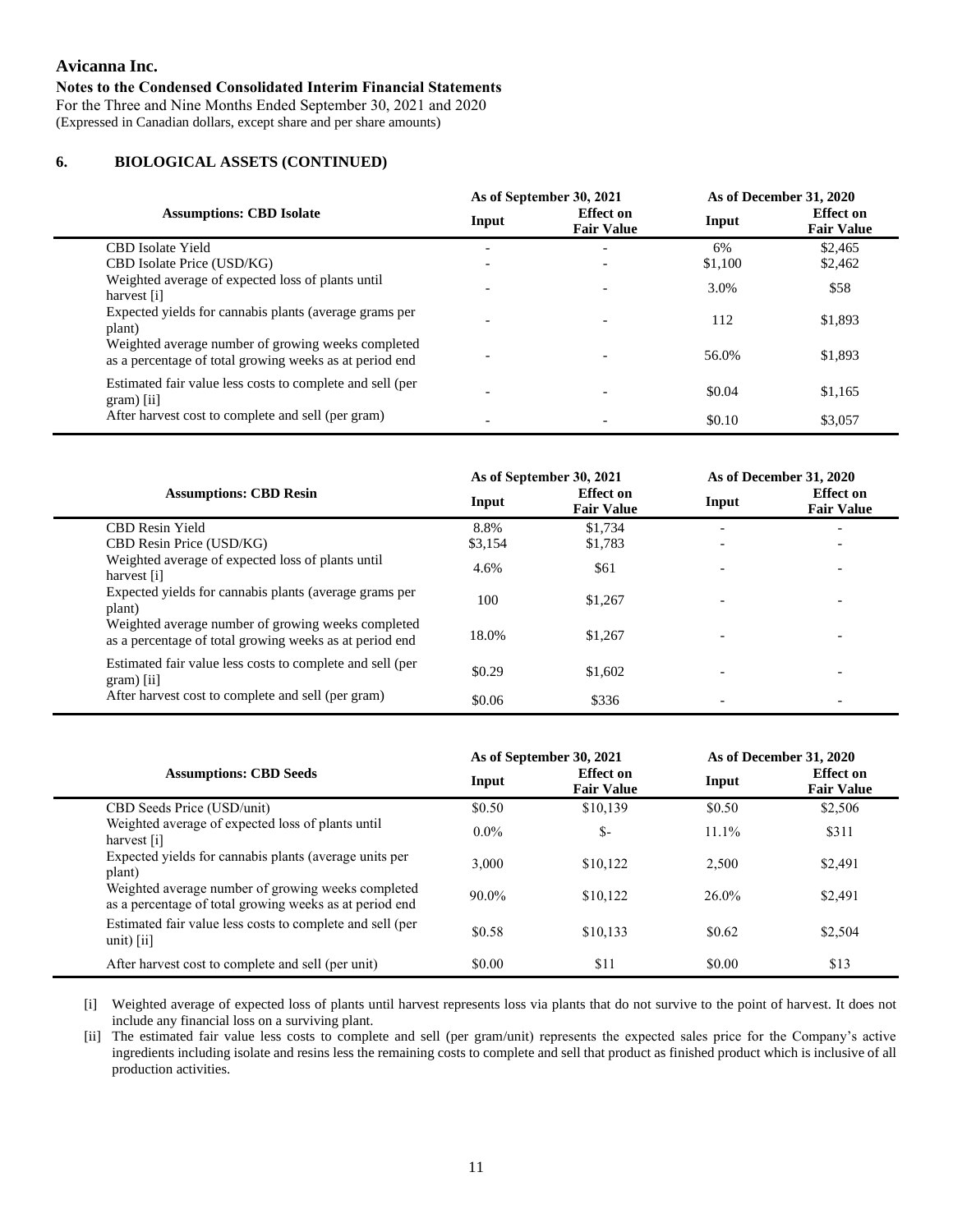For the Three and Nine Months Ended September 30, 2021 and 2020 (Expressed in Canadian dollars, except share and per share amounts)

# **6.****BIOLOGICAL ASSETS (CONTINUED)**

These estimates are subject to volatility in market prices and several uncontrollable factors, which could significantly affect the fair value of biological assets in future periods.

The Company estimates the harvest yields for cannabis at various stages of growth. As of September 30, 2021, it is expected that the Company's cannabis plant biological assets will yield approximately 2,067,600 grams of dry cannabis (September 30, 2020 – 1,997,342 grams) and 195,000 seeds (September 30, 2020 – nil) in Santa Marta Golden Hemp. As of September 30, 2021, Sativa Nativa is only growing R&D batches to enhance its genetic base.

The Company has decided not to value, at fair value, certain seeds batches given the novelty of the market in which it will trade once harvested.

The Company's estimates are, by their nature, subject to change and differences from the anticipated yield will be reflected in the gain or loss on biological assets in future periods.

An unrealized gain on biological assets of \$533,498 was included in cost of goods sold for the nine months ended September 30, 2021 (September 30, 2020 – \$723,361).

# **7. INVENTORY**

|                                          | <b>Biological assets</b><br>fair value<br><b>Capitalized Cost</b><br>adjustment |           | Impairment                     |   | <b>Carrying Value</b> |    |           |
|------------------------------------------|---------------------------------------------------------------------------------|-----------|--------------------------------|---|-----------------------|----|-----------|
| <b>Harvested Cannabis</b>                |                                                                                 |           |                                |   |                       |    |           |
| Seeds                                    | \$                                                                              | 316,799   | \$<br>$\overline{\phantom{0}}$ | S | (326, 249)            | \$ | (9,450)   |
| Wet Flower                               |                                                                                 | 81,591    | (9,790)                        |   | 716                   |    | 72,517    |
| Dried Flower                             |                                                                                 | 189,263   | 270,085                        |   | (189, 224)            |    | 270,124   |
|                                          |                                                                                 | 587,653   | 260,295                        |   | (514, 757)            |    | 333,191   |
| <b>Active Pharmaceutical Ingredients</b> |                                                                                 |           |                                |   |                       |    |           |
| Work in process                          |                                                                                 | 474,444   | 309,387                        |   | (363, 597)            |    | 420,234   |
| Finished goods                           |                                                                                 | 87,503    | (18, 286)                      |   | (69,217)              |    |           |
|                                          |                                                                                 | 561,947   | 291,101                        |   | (432, 814)            |    | 420,234   |
| <b>Supplies and consumables</b>          |                                                                                 | 1,795,437 |                                |   | (575,303)             |    | 1,220,134 |
| <b>Finished goods</b>                    |                                                                                 | 684,425   |                                |   | (89,177)              |    | 595,248   |
| <b>September 30, 2021</b>                |                                                                                 | 3,629,462 | 551,396                        |   | (1,612,051)           | S  | 2,568,807 |

|                                          |                         |   | <b>Biological assets</b> |    |             |    |                       |
|------------------------------------------|-------------------------|---|--------------------------|----|-------------|----|-----------------------|
|                                          | <b>Capitalized Cost</b> |   | fair value               |    | Impairment  |    | <b>Carrying Value</b> |
|                                          |                         |   | adjustment               |    |             |    |                       |
| <b>Harvested Cannabis</b>                |                         |   |                          |    |             |    |                       |
| Seeds                                    | \$<br>440.950           | S | (3,266)                  | -S | (437,598)   | \$ | 86                    |
| Wet Flower                               | 72,550                  |   | 103,751                  |    | (12,651)    |    | 163,650               |
| Dried Flower                             | 153,997                 |   | 188,943                  |    | (276, 501)  |    | 66,439                |
|                                          | 667,497                 |   | 289,428                  |    | (726, 750)  |    | 230,175               |
| <b>Active Pharmaceutical Ingredients</b> |                         |   |                          |    |             |    |                       |
| Work in process                          | 891,575                 |   | (92, 736)                |    | (793, 801)  |    | 5,038                 |
| Finished goods                           | 870,622                 |   | 50,347                   |    | (179, 811)  |    | 741,158               |
|                                          | 1,762,197               |   | (42,389)                 |    | (973, 612)  |    | 746,196               |
| <b>Supplies and consumables</b>          | 816,803                 |   | -                        |    | (596, 560)  |    | 220,243               |
| <b>Finished goods</b>                    | 180,468                 |   | -                        |    | (101, 004)  |    | 79,464                |
| <b>December 31, 2020</b>                 | 3,426,695               |   | 247,039                  | -S | (2,397,926) | S  | 1,276,078             |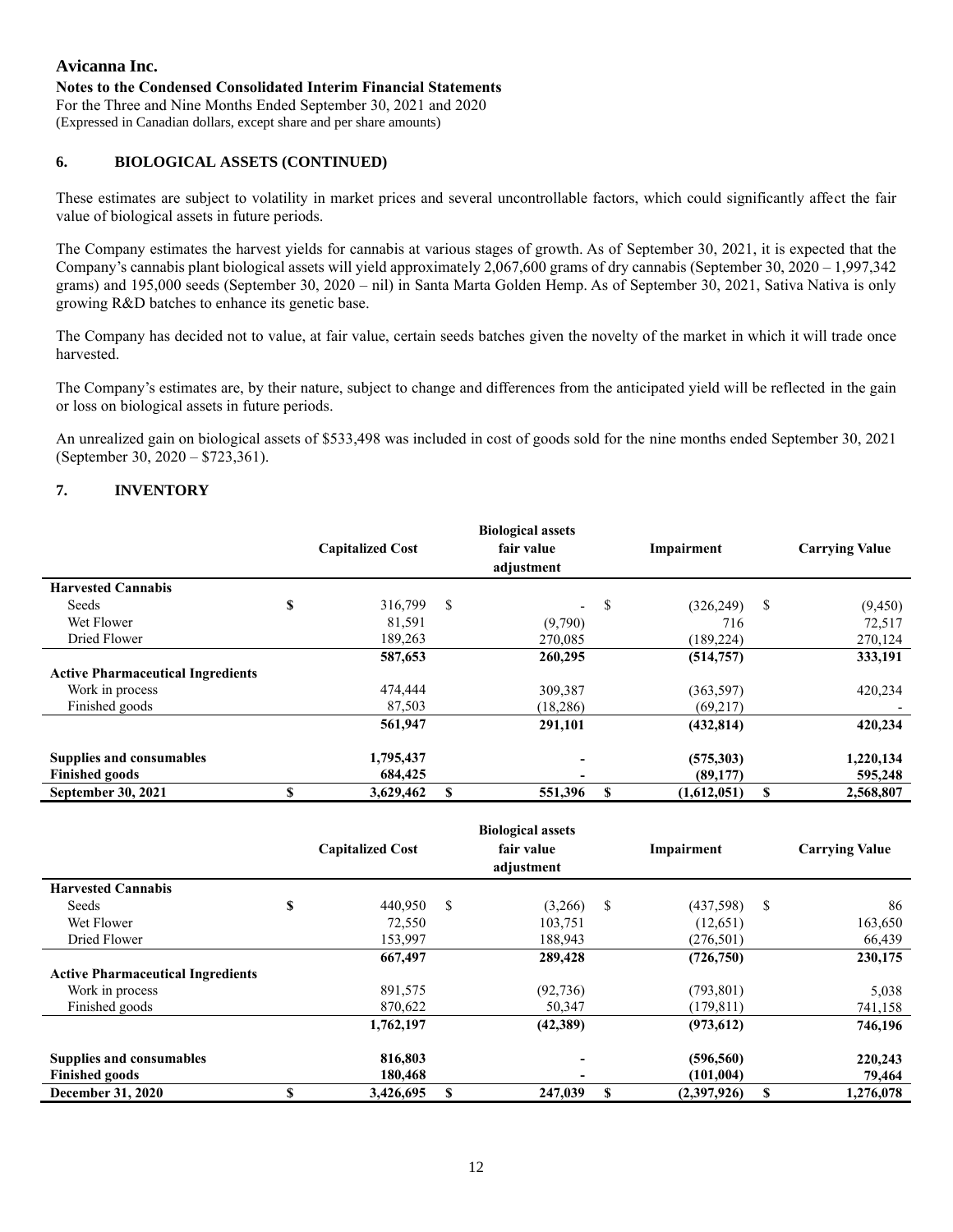#### **Notes to the Condensed Consolidated Interim Financial Statements**

For the Three and Nine Months Ended September 30, 2021 and 2020 (Expressed in Canadian dollars, except share and per share amounts)

### **7. INVENTORY (CONTINUED)**

As of September 30, 2021, the Company had accumulated cost impairment of \$1,612,051 (December 31, 2020 - \$2,397,925), due to the costs capitalized exceeding the net realizable value of the inventory. The impairment recovery has been included in cost of goods sold.

The value of inventory transferred to cost of goods sold during the nine months ended September 30, 2021 was \$1,942,478, (September 30, 2020 - \$673,387).

## **8. PROPERTY AND EQUIPMENT**

|                                 |            |            | <b>Construction in</b> | Infrastructure |              |
|---------------------------------|------------|------------|------------------------|----------------|--------------|
|                                 | Equipment  | Land       | <b>Progress</b>        | and Buildings  | <b>Total</b> |
|                                 | S          | \$         | S                      | \$             | \$           |
| Cost                            |            |            |                        |                |              |
| December 31, 2020               | 3,016,452  | 9,088,419  | 4,973,217              | 5,604,076      | 22,682,164   |
| Additions                       | 36,340     |            | 748,112                |                | 784,452      |
| Disposals                       | (524, 118) |            |                        |                | (524, 118)   |
| Foreign exchange translation    | (186, 236) | (928, 044) | (584, 221)             | (562,213)      | (2,260,714)  |
| <b>September 30, 2021</b>       | 2,342,438  | 8,160,375  | 5,137,108              | 5,041,863      | 20,681,784   |
|                                 |            |            |                        |                |              |
| <b>Accumulated Depreciation</b> |            |            |                        |                |              |
| December 31, 2020               | 992,635    |            |                        | 224,330        | 1,216,965    |
| Depreciation                    | 250,031    |            |                        | 102,214        | 352,245      |
| Disposals                       | (262, 415) |            |                        |                | (262, 415)   |
| Foreign exchange translation    | (40, 644)  |            |                        | (19,788)       | (60, 432)    |
| <b>September 30, 2021</b>       | 939,607    |            |                        | 306,756        | 1,246,363    |
|                                 |            |            |                        |                |              |
| <b>Net Book Value</b>           |            |            |                        |                |              |
| December 31, 2020               | 2,023,817  | 9,088,419  | 4,973,217              | 5,379,746      | 21,465,199   |
| September 30, 2021              | 1,402,831  | 8,160,375  | 5,137,108              | 4,735,107      | 19,435,421   |

During the nine months ended September 30, 2021, the Company recognized depreciation expense on its property and equipment of \$352,245 (September 30, 2020 - \$583,852).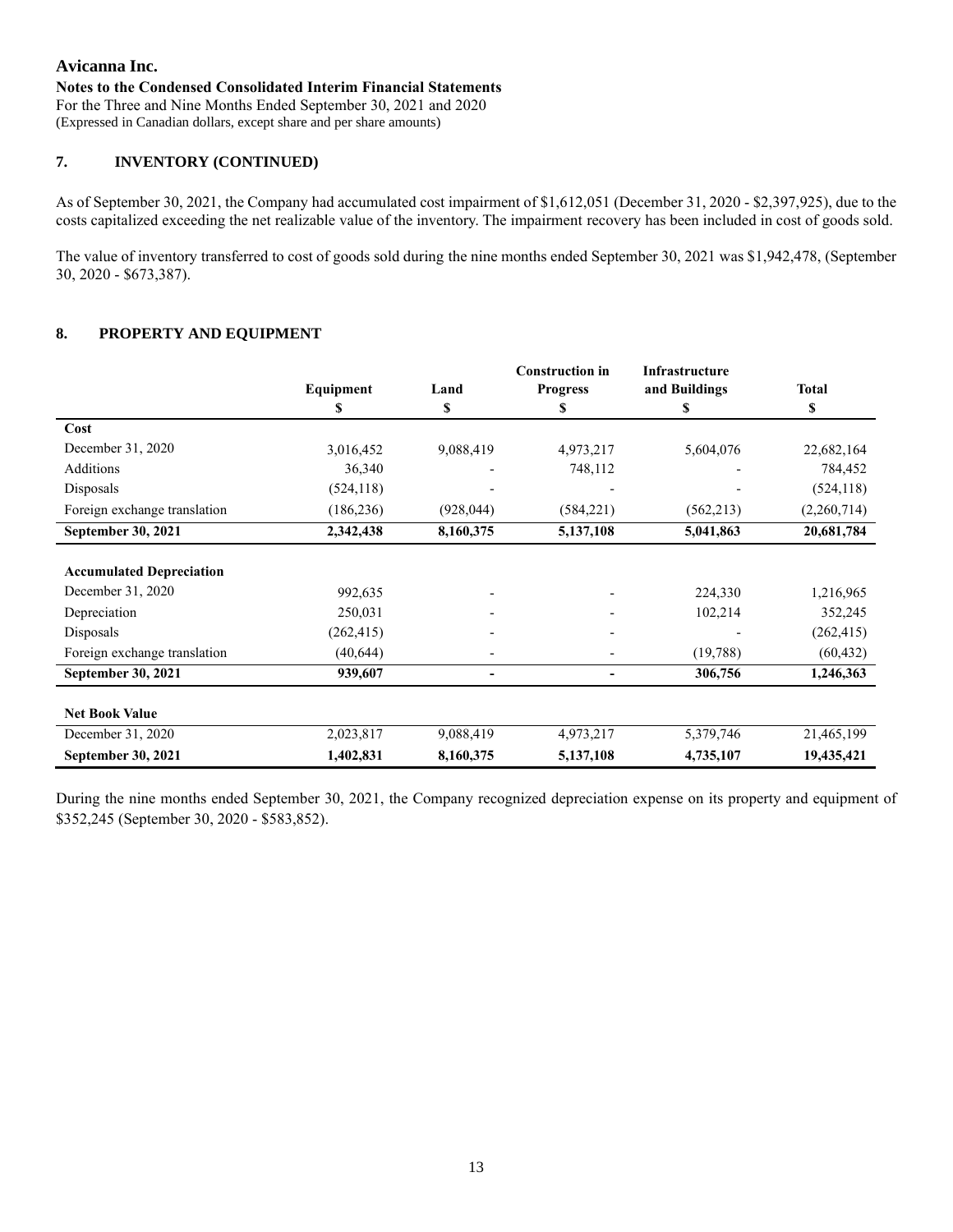## **Notes to the Condensed Consolidated Interim Financial Statements**

For the Three and Nine Months Ended September 30, 2021 and 2020 (Expressed in Canadian dollars, except share and per share amounts)

### **9. INTANGIBLE ASSETS**

|                                 | Customer<br><b>Relationships</b> | <b>Ecommerce</b><br><b>Platform</b> | <b>Licenses and</b><br><b>Permits</b> | <b>Software</b><br><b>Licenses</b> | <b>Intellectual</b><br><b>Property</b> | <b>Total</b> |
|---------------------------------|----------------------------------|-------------------------------------|---------------------------------------|------------------------------------|----------------------------------------|--------------|
|                                 | S                                | \$                                  | \$                                    | \$                                 | \$                                     | \$           |
| Cost                            |                                  |                                     |                                       |                                    |                                        |              |
| December 31, 2020               | 141,327                          | 455,994                             | 50,177                                | 83,321                             | 100,551                                | 831,370      |
| Additions                       |                                  |                                     |                                       | 16,404                             | 2,889                                  | 19,293       |
| Foreign exchange translation    |                                  | $\overline{\phantom{0}}$            | (5, 126)                              | (8,508)                            | (10,267)                               | (23,901)     |
| <b>September 30, 2021</b>       | 141,327                          | 455,994                             | 45,051                                | 91,217                             | 93,173                                 | 826,762      |
|                                 |                                  |                                     |                                       |                                    |                                        |              |
| <b>Accumulated Amortization</b> |                                  |                                     |                                       |                                    |                                        |              |
| December 31, 2020               | 96,613                           | 103,501                             | 17,860                                | 38,669                             | 77,259                                 | 333,902      |
| Amortization                    | 21,199                           | 68,399                              | 16,976                                | 24,830                             | 34,599                                 | 166,003      |
| Foreign exchange translation    | $\overline{\phantom{0}}$         |                                     | (2,116)                               | (3,964)                            | (8, 487)                               | (14, 567)    |
| September 30, 2021              | 117,812                          | 171,900                             | 32,720                                | 59,535                             | 103,371                                | 485,338      |
|                                 |                                  |                                     |                                       |                                    |                                        |              |
| <b>Net Book Value</b>           |                                  |                                     |                                       |                                    |                                        |              |
| December 31, 2020               | 44,714                           | 352,493                             | 32,317                                | 44,652                             | 23,292                                 | 497,468      |
| <b>September 30, 2021</b>       | 23,515                           | 284,094                             | 12,331                                | 31,682                             | 10,198                                 | 341,424      |

During the nine months ended September 30, 2021, the Company recognized amortization on its intangible assets of \$166,003 (September 30, 2020 - \$528,696).

## **10. RIGHT OF USE ASSETS**

As of September 30, 2021, the Company's right of use asset consisted of the following:

|                                 |    | <b>September 30, 2021</b> |               | <b>December 31, 2020</b> |
|---------------------------------|----|---------------------------|---------------|--------------------------|
| Cost                            |    |                           |               |                          |
| Opening balance                 | \$ | 670,549                   | <sup>\$</sup> | 670,549                  |
| Additions                       |    |                           |               |                          |
| Ending balance                  |    | 670,549                   | \$.           | 670,549                  |
|                                 |    |                           |               |                          |
| <b>Accumulated Amortization</b> |    |                           |               |                          |
| Opening balance                 | \$ | 327,097                   | S             | 130,839                  |
| Depreciation                    |    | 147,194                   |               | 196,258                  |
| Ending balance                  |    | 474,291                   | \$            | 327,097                  |
|                                 |    |                           |               |                          |
| <b>Net Book Value</b>           | S  | 196,258                   | - \$          | 343,452                  |

During the nine months ended September 30, 2021, the Company recognized depreciation on its right of use assets of \$147,194 (September 30, 2020 - \$147,194).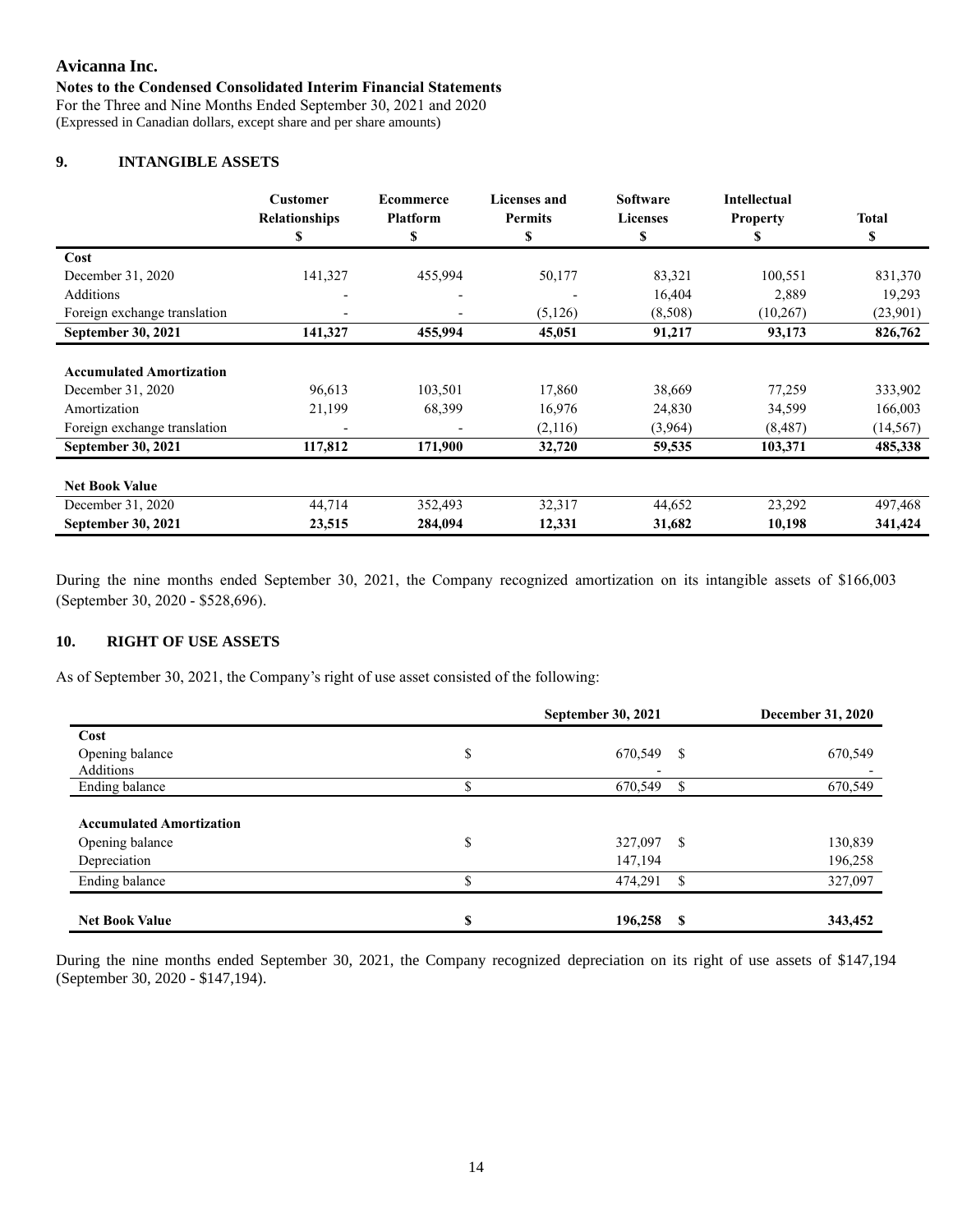## **Avicanna Inc. Notes to the Condensed Consolidated Interim Financial Statements** For the Three and Nine Months Ended September 30, 2021 and 2020

(Expressed in Canadian dollars, except share and per share amounts)

# **11. DERIVATIVE ASSET**

|                       | <b>September 30, 2021</b> | <b>December 31, 2020</b> |
|-----------------------|---------------------------|--------------------------|
| Opening balance       | 526,312                   | 3,780,000                |
| Change in fair value  |                           | (3,253,688)              |
| <b>Ending Balance</b> | 526,312                   | 526,312                  |

On November 26, 2019, the Company entered into a license agreement (the "License Agreement") with LC2019, Inc. ("LC2019") pursuant to which the Company has agreed to license certain proprietary formulations and brand elements to LC2019 for commercialization in the United States. As consideration for entering into the License Agreement, LC2019 and its shareholders have entered into a definitive option agreement (the "Option Agreement") that grants the Company the option (the "Option") to acquire 100 percent of the issued and outstanding shares of LC2019. The Option is exercisable in the event that cannabis cultivation, processing, distribution and possession becomes federally legal in the United States (the "Triggering Event"), within 10 years from the grant date. The Company may elect to exercise the Option prior to the occurrence of the Triggering Event in its sole discretion or to assign the Option at any time. As of September 30, 2021, the option has not been exercised.

Pursuant to the terms of the Option Agreement, upon the occurrence of the Triggering Event, the Company will exercise the Option and purchase all of the issued and outstanding shares of LC2019, as follows: (i) all of the issued and outstanding Class A shares at a nominal amount; (ii) all of the issued and outstanding Class B shares at the applicable subscription price; and (iii) all of the issued and outstanding Class C shares for up to 10% of the increase in the fair market value of LC2019 between the date of the Option Agreement and the date that the Company provides notice of exercise to LC2019, up to a maximum aggregate amount of \$10,000,000. The Company is entitled to elect to satisfy the purchase price in cash or through the issuance of common shares of the Company, in its sole discretion, subject to the approval of, and in accordance with the policies of, the TSX.

The Option was classified as a derivative financial instrument and was initially recorded at its fair value of \$3,780,000. As of September 30, 2021, the fair value of the Option was \$526,312.

### **12. DEFERRED REVENUE**

|                       | <b>September 30, 2021</b> | <b>December 31, 2020</b> |
|-----------------------|---------------------------|--------------------------|
| Opening balance       | 3,260,101                 | 3,323,518                |
| Additions             |                           | 400,000                  |
| Revenue recognized    | (377.250)                 | (463, 417)               |
| <b>Ending Balance</b> | 2,882,851                 | 3,260,101                |

[i] Pursuant to the terms of the License Agreement with LC2019 (note 11), the Company transfers brand/ trademark as well as intellectual property related to product development. For LC2019 to benefit from the brand, there are activities that the Company would need to perform to support and maintain the value of the brand/ trademark. As ongoing activities are required to maintain the brand, the license to the brand/ trademark would be considered a right to access and therefore would be recognized over time. In addition, given the license is for cannabis related to product development, the company meets the criteria for right of use of intellectual property and recognize at a point time. However, IFRS 15 states that revenue cannot be recognized for a license that provides a right to use intellectual property before the period during which the customer is able to use and benefit from the license. As cannabis remains federally illegal in the US, there exists restrictions in the benefits that the Company can derive from this license. Consequently, the revenue derived from the above license has been recognized as deferred revenue to be recognized into revenue evenly over a period of ten years. In relation to this contract, the Company recognized \$94,500 and \$283,500 as license revenue for the three months and nine months ended September 30, 2021, (September 30, 2020 - \$94,500 and \$248,766, respectively).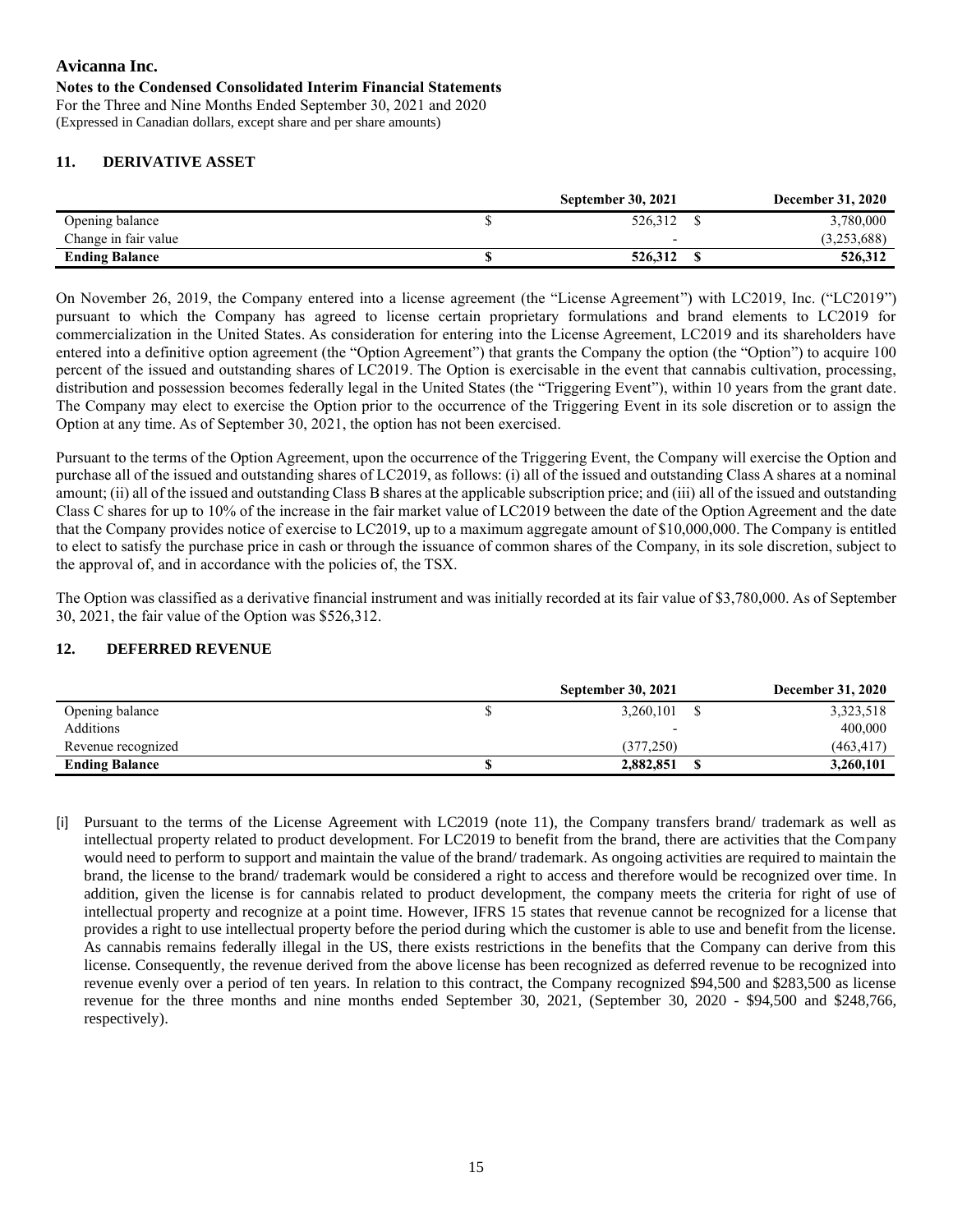#### **Notes to the Condensed Consolidated Interim Financial Statements**

For the Three and Nine Months Ended September 30, 2021 and 2020 (Expressed in Canadian dollars, except share and per share amounts)

## **12. DEFERRED REVENUE (CONTINUED)**

- [ii] On August 11, 2020, the Company entered into an exclusive Distribution Agreement with a third-party, granting them the exclusive right to promote, market and sell the Company's products. The Company received \$250,000 as consideration of the exclusivity partnership for a period of five years plus an automatic renewal period of five years (the "Exclusivity Fee"). The Company determined that its performance obligation with regards to the contract occurs over a period of time and therefore, revenue is to be recognized straight-line over a ten-year period based on the term of the contract and the automatic term renewal. In relation to this contract, the Company recognized \$6,250 and \$18,750 into License Revenue for the three months and nine months ended September 30, 2021, respectively (September 30, 2020 - \$nil).
- [iii] On January 7, 2020, the Company entered a Development Project whereby the Company received \$150,000 as consideration for formulation development. As of September 30, 2021, the Company has fulfilled its performance obligation with regards to the formulation development. The Company recognized \$75,000 into license revenue during the year ended December 31, 2020, and \$75,000 in the three and nine months ended September 30, 2021.

## **13. LEASE LIABILITY**

As of September 30, 2021, the lease liability consisted of the following:

|                                      | <b>September 30, 2021</b> | <b>December 31, 2020</b> |
|--------------------------------------|---------------------------|--------------------------|
| <b>Opening balance</b>               | 364,216                   | 555,339                  |
| Interest incurred on lease liability | 17,660                    | 37,552                   |
| Lease payments                       | (173, 217)                | (228, 675)               |
| <b>Ending balance</b>                | 208,659                   | 364,216                  |
| Lease liability – current portion    | 208,659                   | 203,155                  |
| Lease liability – noncurrent portion | $\overline{\phantom{0}}$  | 161,061                  |

The Company has lease liabilities for leases related to its corporate offices. The weighted average discount rate for the nine months ended September 30, 2021, was 8% percent.

The total future minimum rent payable under the Company's lease on September 30, 2021 was as follows:

| Due in less than 1 year                                  | 224,950  |
|----------------------------------------------------------|----------|
| Due between 1 and 2 years                                |          |
| Total lease payments                                     | 224,950  |
| Amounts representing interest over the term of the lease | (16,291) |
| <b>Present value of minimum lease payments</b>           | 208,659  |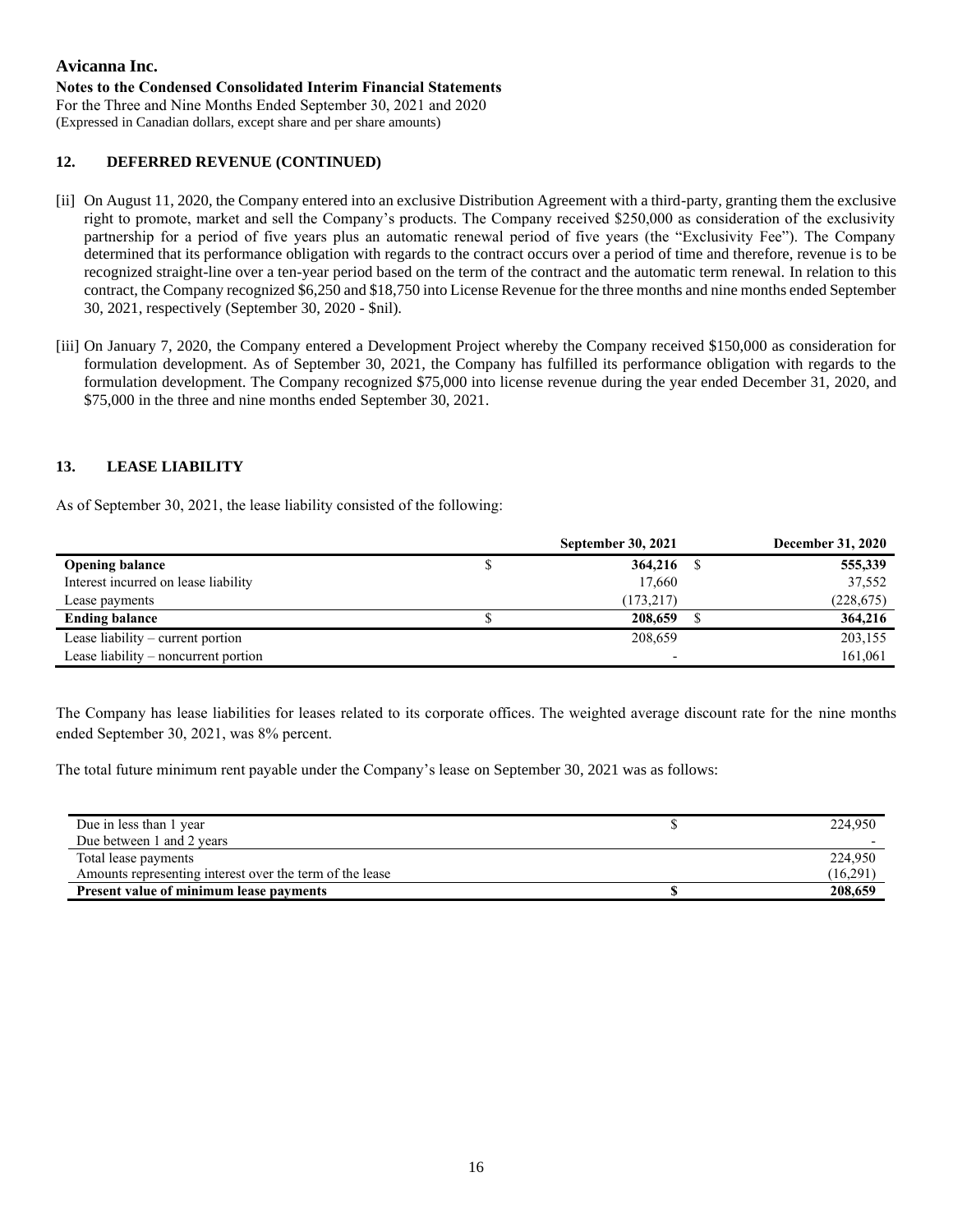For the Three and Nine Months Ended September 30, 2021 and 2020 (Expressed in Canadian dollars, except share and per share amounts)

# **14. CONVERTIBLE DEBENTURES**

The following table is a break down of the convertible debenture balance on initial recognition and subsequent accretion:

|                                   |   | <b>September 30, 2021</b> | <b>December 31, 2020</b> |
|-----------------------------------|---|---------------------------|--------------------------|
| Opening balance                   | Φ | 1,573,695                 | 715,626                  |
| Additions (ii)                    |   |                           | 754,923                  |
| Accretion expense                 |   | 135,646                   | 103,146                  |
| Conversion February 25, 2021 (ii) |   | (150, 267)                |                          |
| Conversion March 1, 2021(i)       |   | (783,000)                 |                          |
| Conversion March 17, 2021 (ii)    |   | (239,372)                 |                          |
| Repayment April 5, 2021 (ii)      |   | (246, 895)                |                          |
| <b>Ending Balance</b>             |   | 289,807                   | 1,573,695                |

(i) On March 1, 2019, the Company completed a convertible debenture offering and raised gross proceeds of \$783,000. The debentures incur interest at 8.0% per annum and have a maturity date of March 1, 2021. Each debenture is convertible, at the option of the holder, at any time before the maturity date, into fully paid and non-assessable common shares at the conversion price, representing a conversion rate of 125 common shares per \$1,000 of principal, subject to adjustment in accordance with the debenture certificates. On March 1, 2021, the principal of these debentures, and accrued interest of \$125,280, were converted into 113,535 common shares.

(ii) On November 2, 2020, the Company completed a convertible debenture offering and raised gross proceeds of \$1,100,000. The debentures bear interest at 8.0% per annum and have a maturity date one year from the date of the issuance of the debentures on November 2, 2021. The first year of interest payable will be capitalized into and added to the principal amount under the Debenture on the date of issuance. Each debenture is convertible in whole or in part, any time while any principal amount or interest remains outstanding, into common shares of the Corporation at \$1.00 per Share.

Additionally, each subscriber received one common share purchase warrant per \$2.00 of principal for a period of two years from the date of issuance of the warrants, subject to the Company's right to accelerate the expiry date of the warrants in the event that the daily volume weighted average trading price is equal to or exceeds \$2.00 on the TSX for a minimum of 10 consecutive trading days. Each whole warrant entitles the holder to acquire one common share of the Company at a price of \$1.50 per common share. Between the issuance date and the date that is 60 days from the issuance date, if the Company issues common shares or securities convertible into common shares at a price or exercise price below \$0.80 then the conversion price would be reduced to match that price or exercise price.

The debentures and warrants issued pursuant to the Offering are subject to a statutory hold period in Canada of four months and one day following the closing of the Offering.

Additionally, the Company incurred \$199,926 in issuance costs in connection with this offering of convertible debentures. These costs were capitalized with debt and will be accreted over the term of the debentures.

A portion of proceeds is allocated to the conversion option and warrants based on the respective fair values of each instrument. The company used the Black-Scholes option pricing model to determine the fair value using the following assumptions: risk-free rate of 0.24-0.26%, volatility of 40% based on comparative companies, a discount for lack of marketability due to the four-month restriction period from the issuance date, and the maturity and exercise prices of the respective options.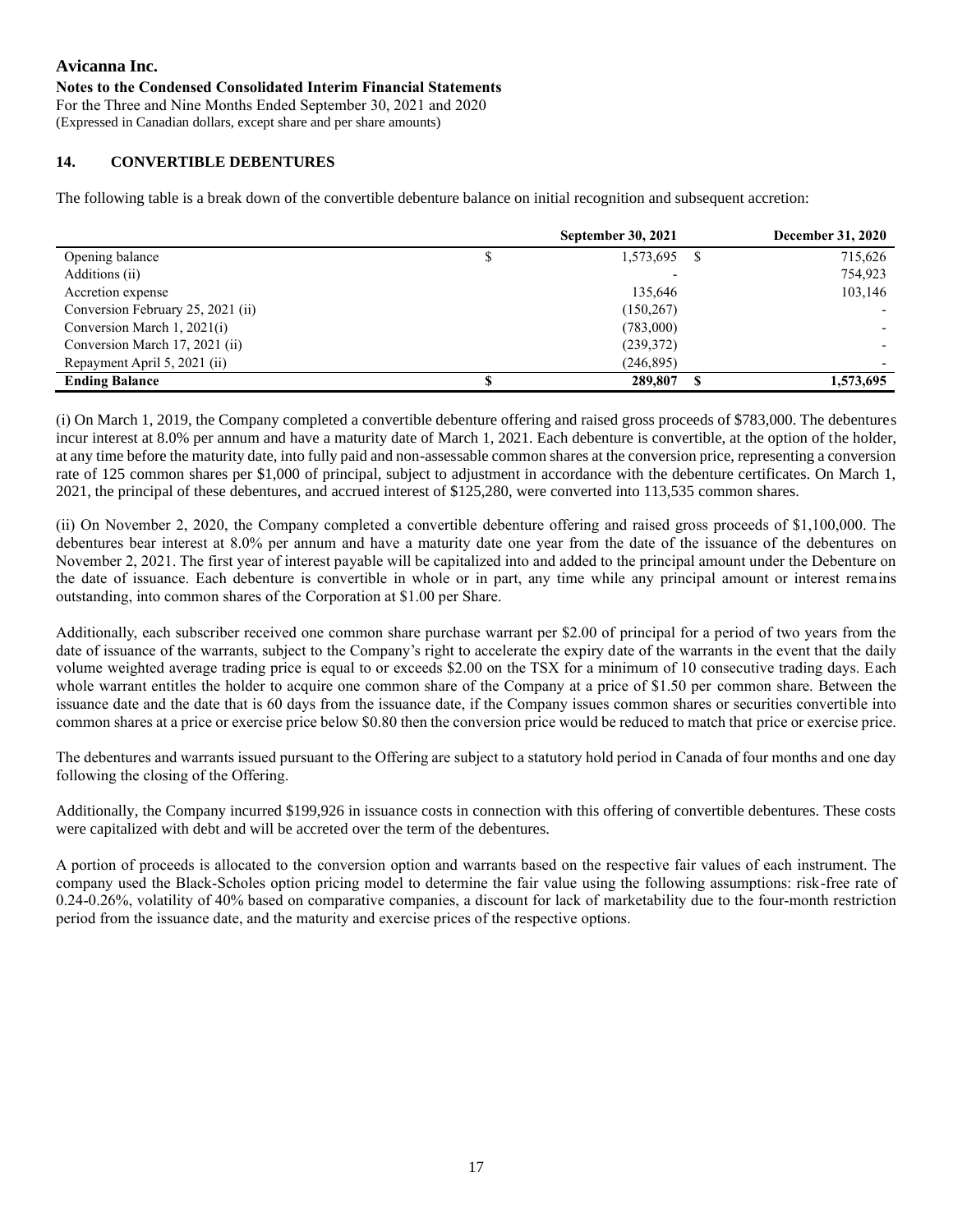#### **Notes to the Condensed Consolidated Interim Financial Statements** For the Three and Nine Months Ended September 30, 2021 and 2020 (Expressed in Canadian dollars, except share and per share amounts)

## **14. CONVERTIBLE DEBENTURES (CONTINUED)**

As a result, the Company recognized the following:

| Convertible debenture          | ۰D | 754,923   |
|--------------------------------|----|-----------|
| <b>Issuance Costs</b>          |    | 199.926   |
| Derivative liability (Note 16) |    | 145.151   |
|                                |    | 1.100.000 |

During the nine months ended September 30, 2021, the Company recognized accretion expense of \$135,646 (September 30, 2020 - \$27,185) and interest expense of \$43,243 (September 30, 2020 - \$47,023) in relation to these convertible debentures.

On February 25, 2021, holders of the convertible debenture exercised \$200,000 of principal into 200,000 Common Shares of the Company and on March 17, 2021, an additional \$300,000 of principal into 300,000 common shares were issued on the exercise of convertible debentures. On April 5, 2021, the Company repaid \$300,000 of the principal amount.

### **15. TERM LOAN**

|                       | <b>September 30, 2021</b> | <b>December 31, 2020</b> |
|-----------------------|---------------------------|--------------------------|
| Opening balance       | $\overline{\phantom{0}}$  |                          |
| Additions             | 1,122,940                 | $\overline{\phantom{0}}$ |
| Accretion             | 165,664                   |                          |
| <b>Ending Balance</b> | 1,288,604                 | $\,$                     |

On August 18, 2021, the Company entered into a term loan agreement for principal of \$2,118,000, incurring 5% interest for a term of 13 months. The loan principal is to be repaid in 12 equal monthly payments, beginning 2 months after the issuance date. The balance was recognized net of the following discounts and issuance costs:

| Principal             | J  | 2,118,000 |
|-----------------------|----|-----------|
| Discount              |    | (318,000) |
| <b>Issuance Costs</b> |    | (100,000) |
| Warrants              |    | (577,060) |
|                       | \$ | 1,122,940 |

As part of the term loan agreement, the Company issued 1,636,364 common share purchase warrants to the lender, exercisable into common shares of the Company for 3 years from the date of issuance at a price of \$1.10 per common share. The fair value of the warrants was determined using the Black-Scholes pricing model with the following assumptions: risk-free rate of 0.55%, volatility of 98%, expected life of 1.5 years, dividend yield 0% and share price of \$1.08.

During the nine months ended September 30, 2021, the Company incurred accretion expense of \$165,664 (September 30, 2020 - \$nil) and interest expense of \$12,476 (September 30, 2020 - \$nil) in relation to this loan.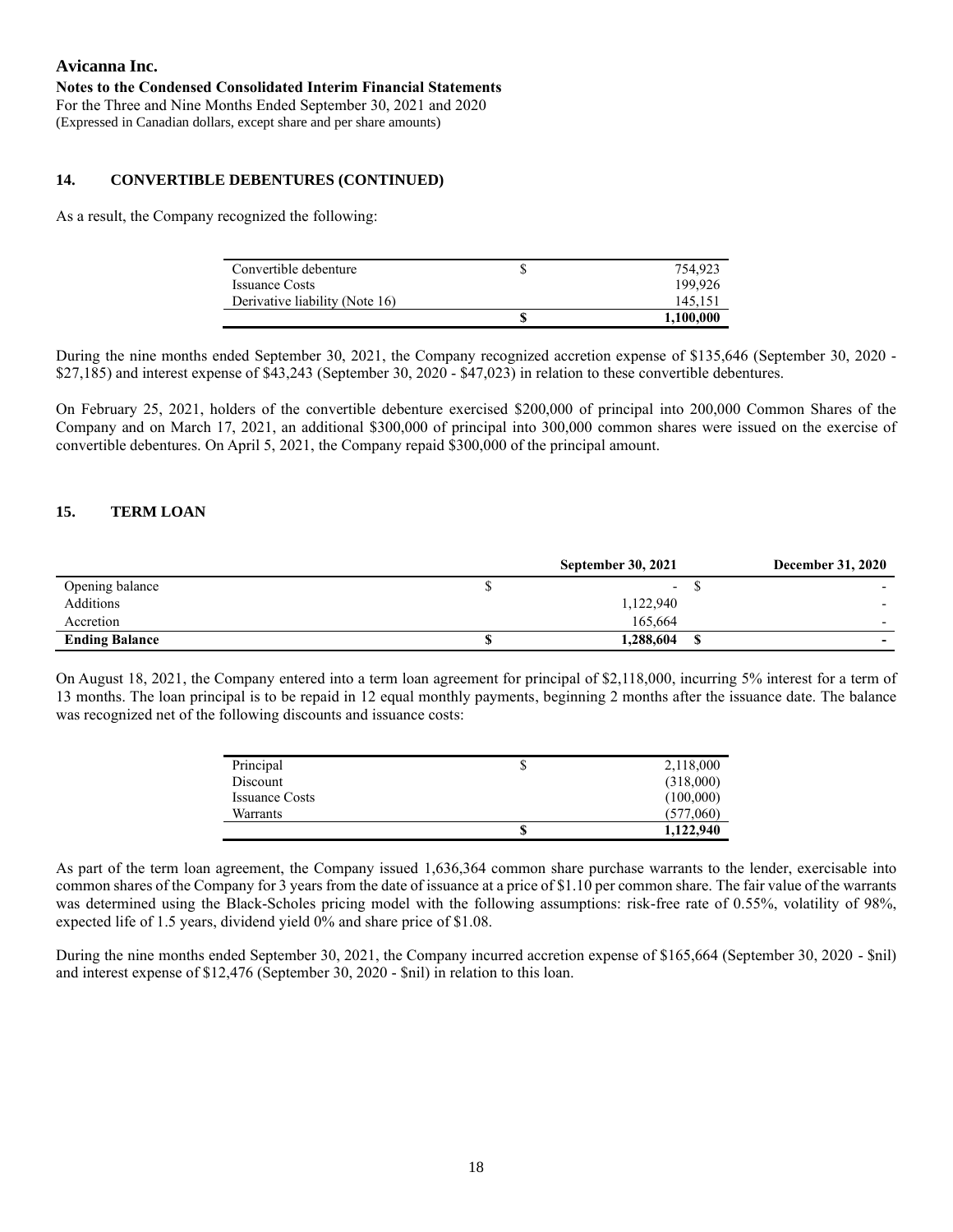#### **Notes to the Condensed Consolidated Interim Financial Statements**

For the Three and Nine Months Ended September 30, 2021 and 2020 (Expressed in Canadian dollars, except share and per share amounts)

## **16. DERIVATIVE LIABILITIES**

|                                    |   | <b>September 30, 2021</b> | December 31, 2020 |
|------------------------------------|---|---------------------------|-------------------|
| Opening balance                    | Φ | 145,151                   | 23,434            |
| Additions                          |   |                           | 145,151           |
| Repayment on convertible debenture |   | (61,715)                  |                   |
| Conversions                        |   | (162, 289)                |                   |
| Loss on change in fair value       |   | 80,543                    | (23, 434)         |
| <b>Ending Balance</b>              |   | 1,690                     | 145,151           |

On March 1, 2019, the Company completed a convertible debenture offering. The Conversion Option related to the convertible debentures was determined to represent a derivative liability. A portion of the proceeds was allocated to this financial instrument based on its respective fair value. During the nine months ended September 30, 2021, the debentures were fully converted.

On November 2, 2020, the Company completed a convertible debenture offering (note 18). The Conversion Option and the warrants issued in relation to the convertible debentures was determined to represent a derivative liability. A portion of the proceeds was allocated to this financial instrument based on its respective fair value. At inception, the Company used the Black-Scholes option pricing model to determine the fair value using the following assumptions: risk-free rate of 0.26%, volatility of 40% based on comparative companies, a discount for lack of marketability due to the four-month restriction period from the issuance date, and the maturity and exercise prices of the respective options. As a result, the Company recognized, a derivative liability of \$145,151, representing the conversion option of \$111,297 and warrants of \$33,854. As of September 30, 2021, the fair value of the derivative liability was \$1,690 and a loss of \$80,543 was recognized for the nine months ended September 30, 2021 (September 30, 2020 - \$nil).

On February 25, 2021, a fair value of \$72,714 was transferred to share capital on the conversion of debentures into 200,000 common shares. On March 17,2021, a fair value of \$89,575 was transferred to share capital on the conversion of debentures into 300,000 common shares.

### **17. RELATED PARTY TRANSACTIONS**

The following outlines amounts that were paid to officers of the Company.

|                          | Nine months ended         | Nine months ended         |
|--------------------------|---------------------------|---------------------------|
|                          | <b>September 30, 2021</b> | <b>September 30, 2020</b> |
| <b>Salaries</b>          | 570,000                   | 474.492                   |
| Share-based compensation | 186.644                   | 521.894                   |
|                          | 756,644                   | 996,386                   |

Salaries and shared based compensation include compensation paid to key management personnel. The Company defines key management personnel as the Chief Executive Officer, President, Chief Financial Officer, and President of LATAM.

Additionally, as of September 30, 2021, the Company accumulated advances from certain related parties who represent the minority shareholders of SMGH and Sativa Nativa in the amount of \$4,175,074 (December 31, 2020- \$4,319,545). The advances relate to minority partners contributions towards the expansion of cultivation facilities. The balance owed to the related party is interest free. As these amounts become due, the outstanding balances are converted into common shares of SMGH, consistent with current ownership splits. During the nine months ended September 30, 2021, \$nil was converted into equity in SMGH (December 31, 2020 - \$2,859,440).

Changes in the balances are disclosed in the following table:

|                                           | <b>September 30, 2021</b> | <b>December 31, 2020</b> |
|-------------------------------------------|---------------------------|--------------------------|
| <b>Opening Balance</b>                    | 4,319,545                 | 3,319,116                |
| Additions                                 | 315,987                   | 3,859,869                |
| Foreign exchange                          | (460, 458)                |                          |
| Balance recapitalized into shares in SMGH |                           | (2,859,440)              |
| <b>Ending Balance</b>                     | 4,175,074                 | 4,319,545                |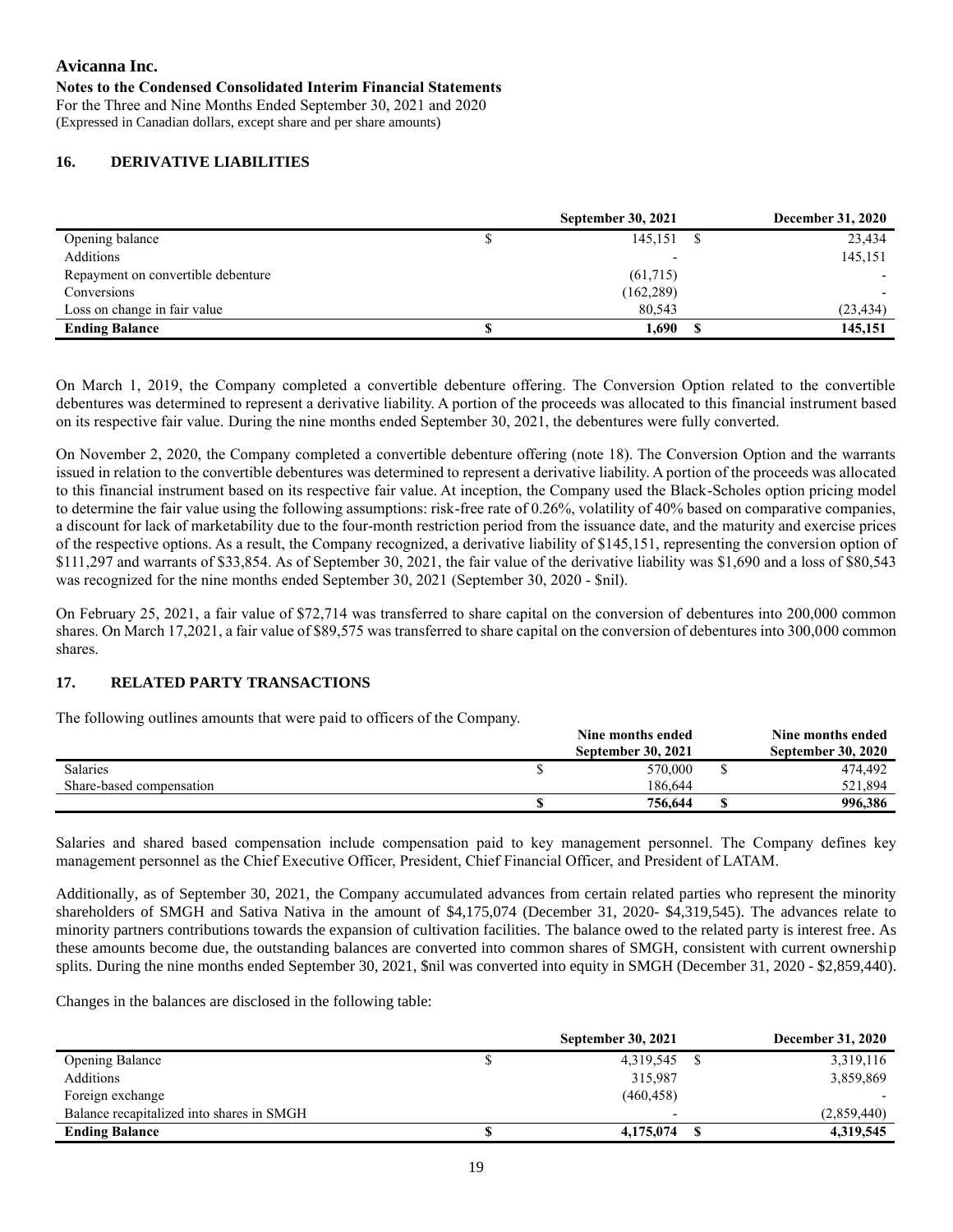## **Avicanna Inc. Notes to the Condensed Consolidated Interim Financial Statements** For the Three and Nine Months Ended September 30, 2021 and 2020

(Expressed in Canadian dollars, except share and per share amounts)

## **18. SHARE CAPITAL**

## **Authorized and outstanding share capital:**

The authorized share capital of the Company consists of an unlimited number of common shares and unlimited number of preferred shares with no par value. As of September 30, 2021, the Company had 41,271,574 common shares issued and outstanding (December  $31, 2020 - 35, 875, 941$ .

- [i] As of December 31, 2020, there were 101,722 Restricted Stock Units ("RSUs") that were exercised but not yet settled. These shares were subsequently issued in January 2021.
- [ii] On February 25, 2021, 99,595 common shares were issued on the exercise of common share purchase warrants. A total of 99,595 warrants were exercised at a price of \$0.85 per common share for gross proceeds of \$84,656. The common share purchase warrants exercised held a fair value of \$40,227.
- [iii] On March 4, 2021, the Company issued an aggregate of 4,480,000 Units (the "Units") at a price of \$1.25 per Unit for net proceeds of \$5,350,050, comprised of aggregate gross proceeds of \$5,600,000 less share issuance costs of \$249,950. Each Unit was comprised of one (1) common share in the capital of the Company and one (1) common share purchase warrant ("Warrant"). Each Warrant is exercisable into one common share in the capital of the Company at a price of \$1.75 until March 4, 2024.

The net proceeds of \$5,350,050 were allocated between the common shares and the warrants by determining the fair value of the warrants, and allocating the residual to the common shares as follows:

| Common shares   | ٠D | 3,599,023 |
|-----------------|----|-----------|
| <b>Warrants</b> |    | .751,027  |
|                 |    | 5,350,050 |

The fair value of the common share purchase warrants was determined using the Black-Scholes option pricing model with a market price per common share of \$1.17, a risk-free interest rate of 1.62%, an expected annualized volatility of 90% and expected dividend yield of 0%.

### **Warrant Reserve**

As of September 30, 2021, the following warrants were outstanding and exercisable:

|                                      | Warrants    | Weighted average<br>exercise price |  |
|--------------------------------------|-------------|------------------------------------|--|
|                                      | #           |                                    |  |
| Outstanding as of December 31, 2019  | 1,630,721   | 9.56                               |  |
| Warrants issued                      | 6,529,335   | 1.28                               |  |
| Warrants expired                     | (360,008)   | 9.91                               |  |
| Outstanding as of December 31, 2020  | 7,800,048   | 2.62                               |  |
| Warrants issued                      | 6,116,364   | 0.77                               |  |
| Warrants exercised                   | (99, 595)   | 0.01                               |  |
| Warrants expired                     | (1,245,713) | 0.97                               |  |
| Outstanding as of September 30, 2021 | 12,571,104  | 1.45                               |  |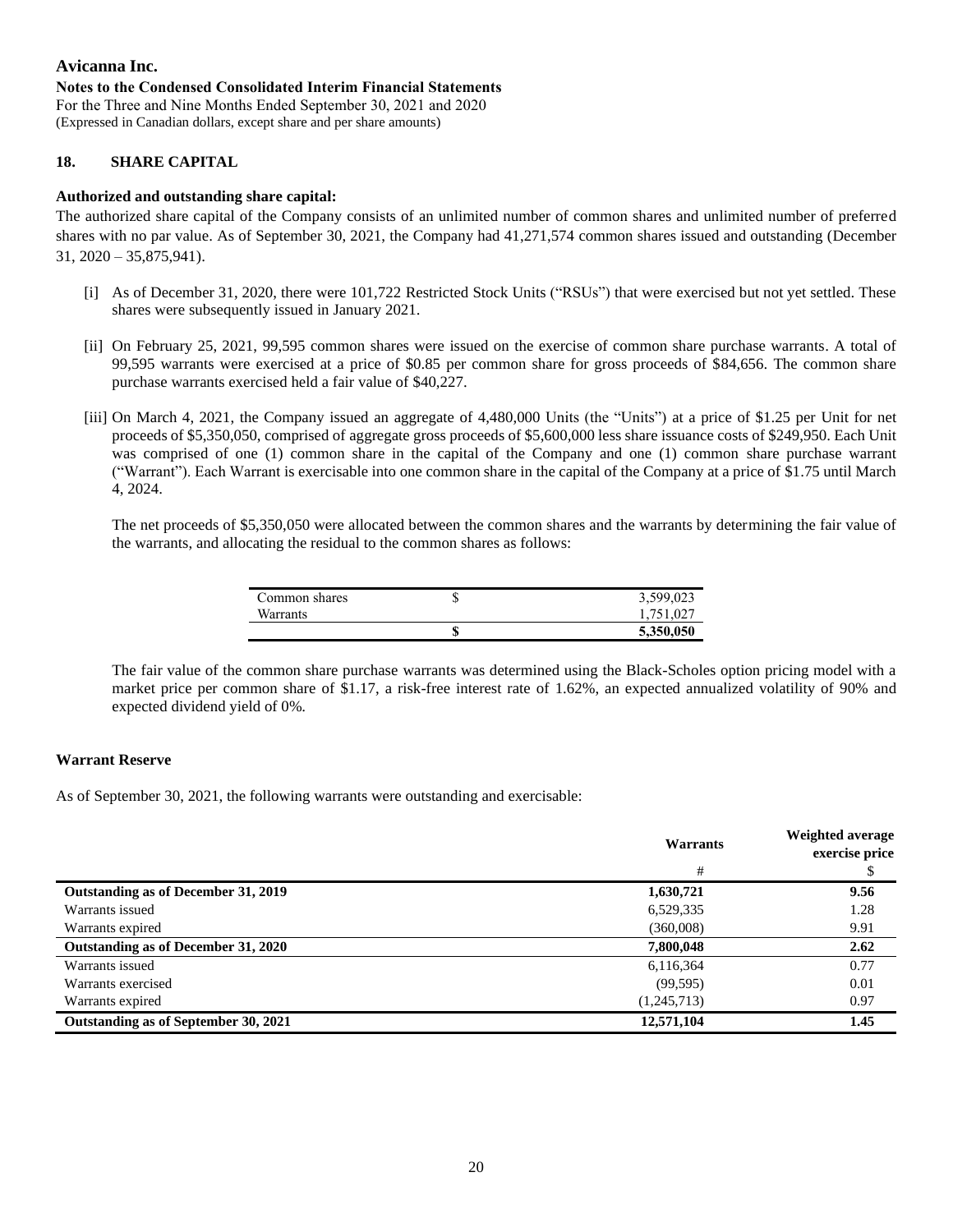#### **Notes to the Condensed Consolidated Interim Financial Statements**

For the Three and Nine Months Ended September 30, 2021 and 2020 (Expressed in Canadian dollars, except share and per share amounts)

### **18. SHARE CAPITAL (CONTINUED)**

The following table is a summary of the Company's warrants outstanding as of September 30, 2021:

| <b>Warrants Outstanding</b>       |                         |                                               | <b>Warrants Exercisable</b>        |                         |  |  |  |
|-----------------------------------|-------------------------|-----------------------------------------------|------------------------------------|-------------------------|--|--|--|
| <b>Exercise price range</b>       | Number outstanding<br># | Weighted average<br>remaining life<br>(years) | Weighted average<br>exercise price | Number exercisable<br># |  |  |  |
| 0.85                              | 240,235                 | 0.02                                          | 0.02                               | 240,235                 |  |  |  |
| 1.00                              | 25,000                  | 0.00                                          | 0.00                               | 25,000                  |  |  |  |
| 1.20                              | 4,642,325               | 0.68                                          | 0.44                               | 4,642,325               |  |  |  |
| 1.50                              | 550,000                 | 0.05                                          | 0.07                               | 550,000                 |  |  |  |
| 1.75                              | 4,480,000               | 0.87                                          | 0.62                               | 4,480,000               |  |  |  |
| 2.00                              | 997.180                 | 0.07                                          | 0.16                               | 997,180                 |  |  |  |
| 3.00                              | 1,636,364               | 0.37                                          | 0.14                               | 1,636,364               |  |  |  |
| <b>Balance September 30, 2021</b> | 12,571,104              | 2.06                                          | 1.45                               | 12,571,104              |  |  |  |

# **19. SHARE BASED PAYMENT RESERVE AND STOCK OPTIONS**

The Company has established a stock option plan (the "Option Plan") for directors, officers, employees, and consultants of the Company. The Company's Board of Directors determines, among other things, the eligibility of individuals to participate in the Option Plan and the term, vesting periods, and the exercise price of options granted to individuals under the Option Plan.

Each share option converts into one common share of the Company on exercise. No amounts are paid or payable by the individual on receipt of the option. The options carry neither the right to dividends nor voting rights. Options may be exercised at any time from the date of vesting to the date of their expiry.

The Company's Option Plan provides that the number of common shares reserved for issuance may not exceed 10% of the number of common shares outstanding. If any options terminate, expire, or are cancelled as contemplated by the Option Plan, the number of options so terminated, expired, or cancelled shall again be available under the Option Plan.

### *[i] Measurement of fair values*

There were no options issued during the nine months ended September 30, 2021. The fair value of share options granted during the year ended December 31, 2020, was estimated at the date of grant using the Black Scholes option pricing model using the following inputs:

|                            | 2020              |
|----------------------------|-------------------|
| Grant date share price     | $$1.39 - $2.55$   |
| Exercise price             | $$1.39 - $5.00$   |
| Expected dividend yield    | $0\%$             |
| Risk-free interest rate    | $0.44\% - 1.62\%$ |
| Expected option life       | $7 - 10$ years    |
| <b>Expected volatility</b> | 90%               |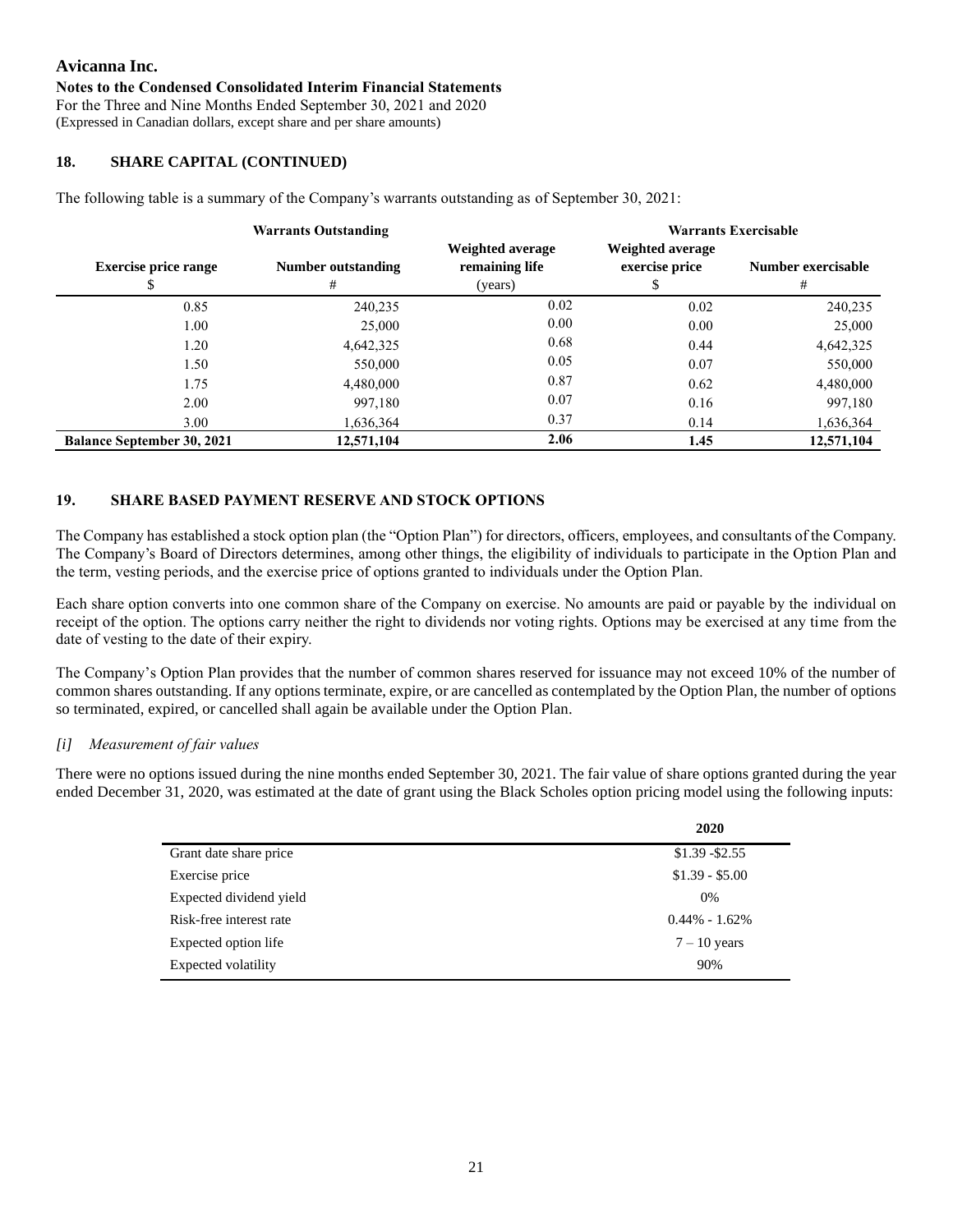#### **Avicanna Inc. Notes to the Condensed Consolidated Interim Financial Statements** For the Three and Nine Months Ended September 30, 2021 and 2020 (Expressed in Canadian dollars, except share and per share amounts)

## **19. SHARE BASED PAYMENT RESERVE AND STOCK OPTIONS (CONTINUED)**

#### **Employee and non-employee options**

Expected volatility was estimated by using the historical volatility of other actively traded public companies that the Company considers comparable that have trading and volatility history. The expected option life represents the period of time that options granted are expected to be outstanding. The risk-free interest rate is based on Canada government bonds with a remaining term equal to the expected life of the options.

|                                         | <b>Options</b> | Weighted average<br>exercise price |  |
|-----------------------------------------|----------------|------------------------------------|--|
|                                         | #              | \$                                 |  |
| <b>Outstanding on December 31, 2019</b> | 1,627,915      | 8.00                               |  |
| Options issued                          | 1,030,251      | 2.06                               |  |
| Options cancelled and forfeited         | (605, 499)     | 5.72                               |  |
| Options exercised                       | (100,000)      | 0.10                               |  |
| Outstanding on December 31, 2020        | 1,952,667      | 2.94                               |  |
| Options forfeited [i]                   | (150, 250)     | 6.87                               |  |
| Outstanding on September 30, 2021       | 1,802,417      | 2.61                               |  |

[i] During the nine months ended September 30, 2021, 150,250 options were forfeited. The fair value of unvested units was removed from the share base reserve and reduced from retained earnings.

During the nine months ended September 30, 2021, the Company recognized a total share-based compensation expense relating to options of \$386,493 (September 30, 2020 - \$1,587,441).

The following table is a summary of the Company's share options outstanding as of September 30, 2021:

| <b>Options Outstanding</b>  |                         |                                               |                                           | <b>Options Exercisable</b> |
|-----------------------------|-------------------------|-----------------------------------------------|-------------------------------------------|----------------------------|
| <b>Exercise price range</b> | Number outstanding<br># | Weighted average<br>remaining life<br>(years) | <b>Weighted average</b><br>exercise price | Number exercisable<br>#    |
| 1.00                        | 623,000                 | 1.40                                          | 0.35                                      | 406,250                    |
| 1.24                        | 7.500                   | 0.02                                          | 0.01                                      | 7,500                      |
| 1.39                        | 38,000                  | 0.09                                          | 0.03                                      | 22,167                     |
| 2.00                        | 367,500                 | 0.71                                          | 0.41                                      | 367,500                    |
| 2.50                        | 171,372                 | 0.74                                          | 0.24                                      | 57,624                     |
| 2.75                        | 350,950                 | 0.84                                          | 0.54                                      | 116,983                    |
| 5.00                        | 14,595                  | 0.00                                          | 0.04                                      | 13,562                     |
| 7.30                        | 32,000                  | 0.07                                          | 0.13                                      | 32,000                     |
| 8.00                        | 197,500                 | 0.46                                          | 0.88                                      | 195,833                    |
| <b>September 30, 2021</b>   | 1,802,417               | 4.33                                          | 2.63                                      | 1,219,419                  |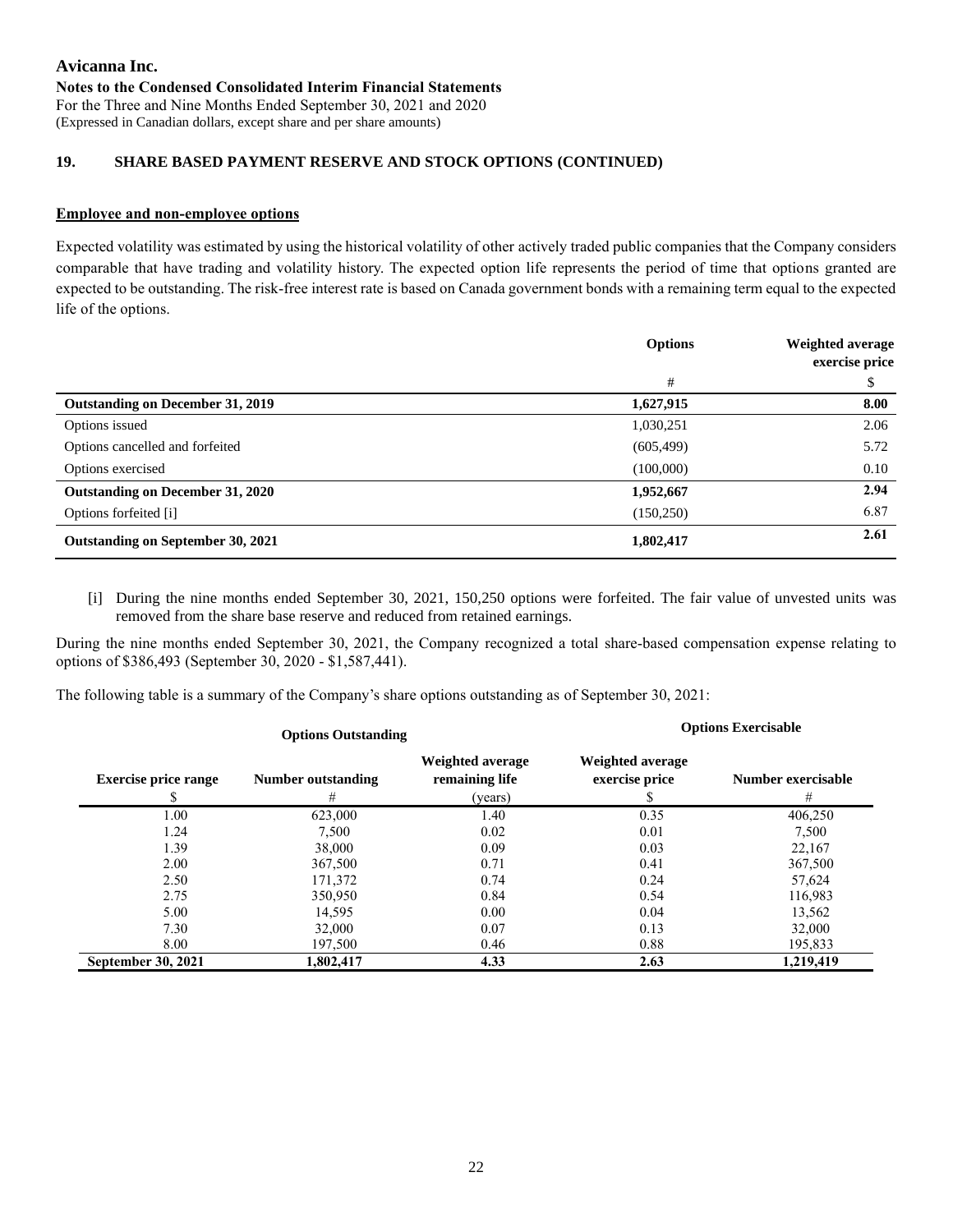#### **Avicanna Inc. Notes to the Condensed Consolidated Interim Financial Statements** For the Three and Nine Months Ended September 30, 2021 and 2020 (Expressed in Canadian dollars, except share and per share amounts)

## **19. SHARE BASED PAYMENT RESERVE AND STOCK OPTIONS (CONTINUED)**

## **Restricted Stock Units**

The following table summarized the continuity of the Company's RSUs:

|                                          | <b>RSUs Issued</b> | Weighted average issue price |
|------------------------------------------|--------------------|------------------------------|
|                                          | #                  |                              |
| Outstanding on December 31, 2019         | 98,158             | 8.00                         |
| RSUs issued                              | 946,797            | 1.33                         |
| RSU <sub>s</sub> exercised               | (570, 153)         | 1.73                         |
| RSU <sub>s</sub> forfeited               | (34,166)           | 2.86                         |
| Outstanding on December 31, 2020         | 440,636            | 2.30                         |
| RSUs exercised [i]                       | (206, 503)         | 1.21                         |
| RSUs exercised but not yet settled [i]   | (40,390)           | 0.23                         |
| RSUs forfeited [ii]                      | (23, 754)          | 3.18                         |
| <b>Outstanding on September 30, 2021</b> | 169,989            | 2.60                         |

- [i] During the nine months ended September 30, 2021, 206,503 restricted stock units were vested. 40,390 units were yet to be settled as of September 30, 2021. The grant price of the exercised units ranged from \$0.85 to \$1.46.
- [ii] During the nine months ended September 30, 2021, 23,754 restricted stock units were forfeited. Forfeited units were removed from the share base reserve and reduced from retained earnings.

During the nine months ended September 30, 2021, the Company recognized a total share-based compensation expense relating to restricted stock units of \$169,543 (September 30, 2020 - \$868,475).

Share based compensation is comprised of the following:

|                               | For the three months<br>ended September 30, |  |         | For the nine months<br>ended September 30, |  |           |
|-------------------------------|---------------------------------------------|--|---------|--------------------------------------------|--|-----------|
|                               | 2021                                        |  | 2020    | 2021                                       |  | 2020      |
| Stock options                 | 105.520                                     |  | 277,289 | 386,493                                    |  | 1,587,441 |
| <b>Restricted Stock Units</b> | 49.505                                      |  | 562,665 | 169.543                                    |  | 868,475   |
|                               | 155,025                                     |  | 839,954 | 556,036                                    |  | 2,455,916 |

### **20. NON-CONTROLLING INTEREST**

|                                                 | <b>September 30, 2021</b> | <b>December 31, 2020</b> |
|-------------------------------------------------|---------------------------|--------------------------|
| <b>Opening Balance</b>                          | 7,893,712                 | 7,488,456                |
| <b>SMGH</b> Recapitalization                    |                           | 2,859,440                |
| Foreign translation                             | (691, 416)                | (946, 419)               |
| Net loss attributed to non-controlling interest | (205, 728)                | (1,507,765)              |
| <b>Ending Balance</b>                           | 6,996,568                 | 7,893,712                |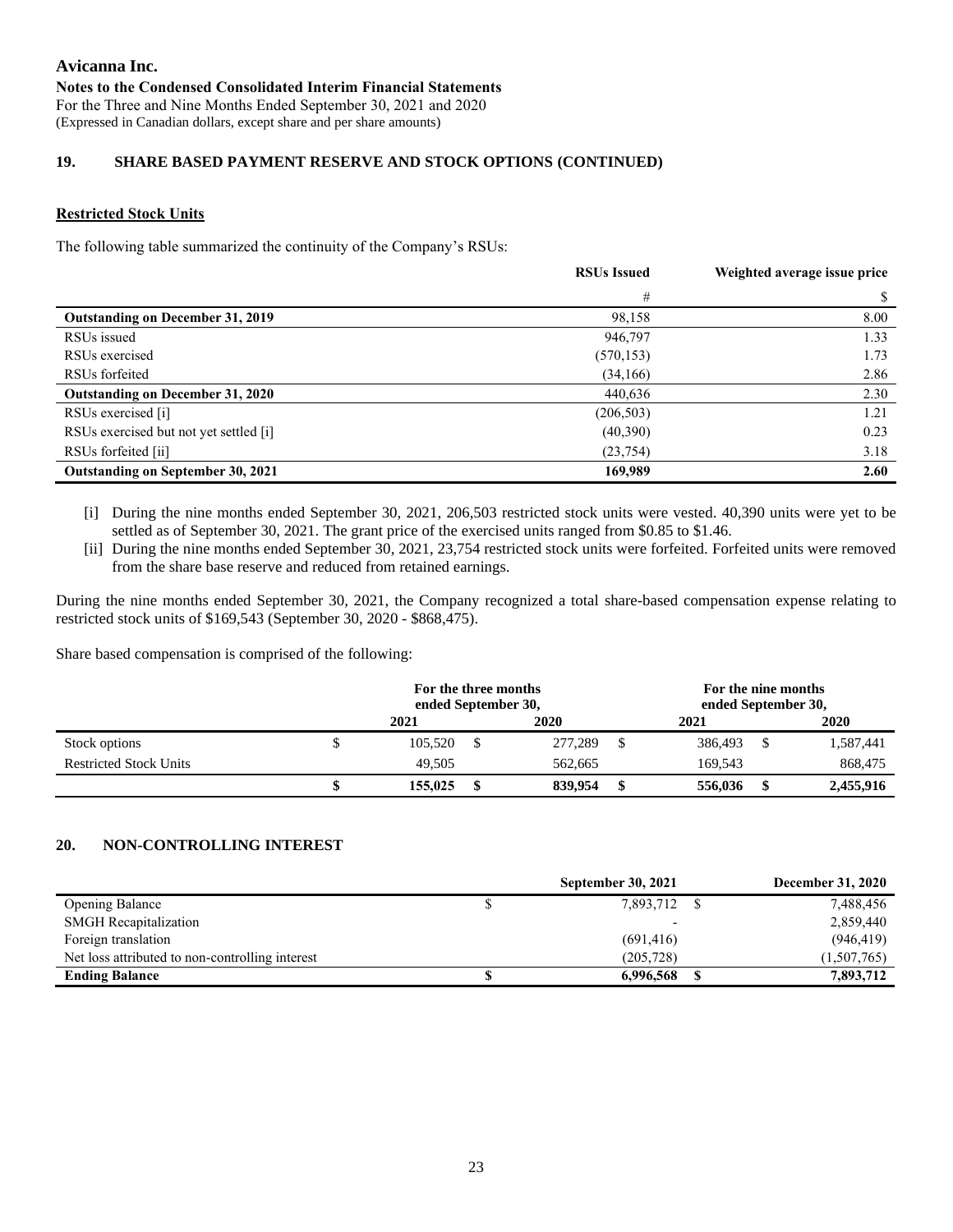For the Three and Nine Months Ended September 30, 2021 and 2020 (Expressed in Canadian dollars, except share and per share amounts)

# **21. LONG-TERM INVESTMENT**

|                                         | <b>September 30, 2021</b> | <b>December 31, 2020</b> |
|-----------------------------------------|---------------------------|--------------------------|
| <b>Opening Balance</b>                  | 518.213                   |                          |
| Unrealized gain on change in fair value |                           | 518,14                   |
| <b>Ending Balance</b>                   | 518,213                   | 518,213                  |

Long-term investment consists of 720,000 shares in Southern Sun Pharma ("Southern Sun") purchased for a total cost of \$72. In 2020, Southern Sun completed a financing through the sale of units at \$1.25 per unit. Each unit was comprised of one common share and onehalf common share purchase warrant. Each whole warrant entitled the holder to purchase an additional share at \$1.50 at any time up to 18 months following the closing date. Due to this financing, the Company recognized an unrealized gain from the change in fair value of \$518,141 for the year ended December 31, 2020. As of September 30, 2021, there have been no events which would imply a change in the fair value of the investment.

# **22. FINANCIAL RISK MANAGEMENT AND FINANCIAL INSTRUMENTS**

# **Credit risk**

Credit risk is the risk of financial loss to the Company if a customer or counterparty to a financial instrument fails to meet its contractual obligations and arises principally from deposits with banks and outstanding receivables. The Company does not hold any collateral as security but mitigates this risk by dealing only with what management believes to be financially sound counterparties and, accordingly, does not anticipate significant loss for non-performance.

As of September 30, 2021, \$1,130,185 in trade and other receivables remained outstanding (December 31, 2020 - \$708,673). The Company applies the simplified approach to providing for expected credit losses as prescribed by IFRS 9, which permits the use of lifetime expected loss provision for all trade receivables. The loss allowance is based on the Company's historical collection and loss experience and incorporates forward looking factors, where appropriate.

A summary of aged trade and other receivables is included below:

|                             | <b>∶urrent</b> | 30                       | - 60<br>Jı | 90<br>61 - | $90 +$  | <b>Total</b> |
|-----------------------------|----------------|--------------------------|------------|------------|---------|--------------|
|                             |                |                          |            |            |         |              |
| Trade and other receivables | 360,675        | 82,799<br>$0\frac{2}{3}$ | 285,970    | 54,793     | 345,948 | 1,130,185    |

During the nine months ended September 30, 2021, the Company has recognized a recovery on estimated credit losses of \$5,163 (September 30, 2020 - \$nil).

# **Liquidity risk**

Liquidity risk is the risk that the Company will not be able to meet its financial obligations as they become due. The Company's exposure to liquidity risk is dependent on the Company's ability to raise additional financing to meet its commitments and sustain operations. The Company mitigates liquidity risk by management of working capital, cash flows and the issuance of share capital.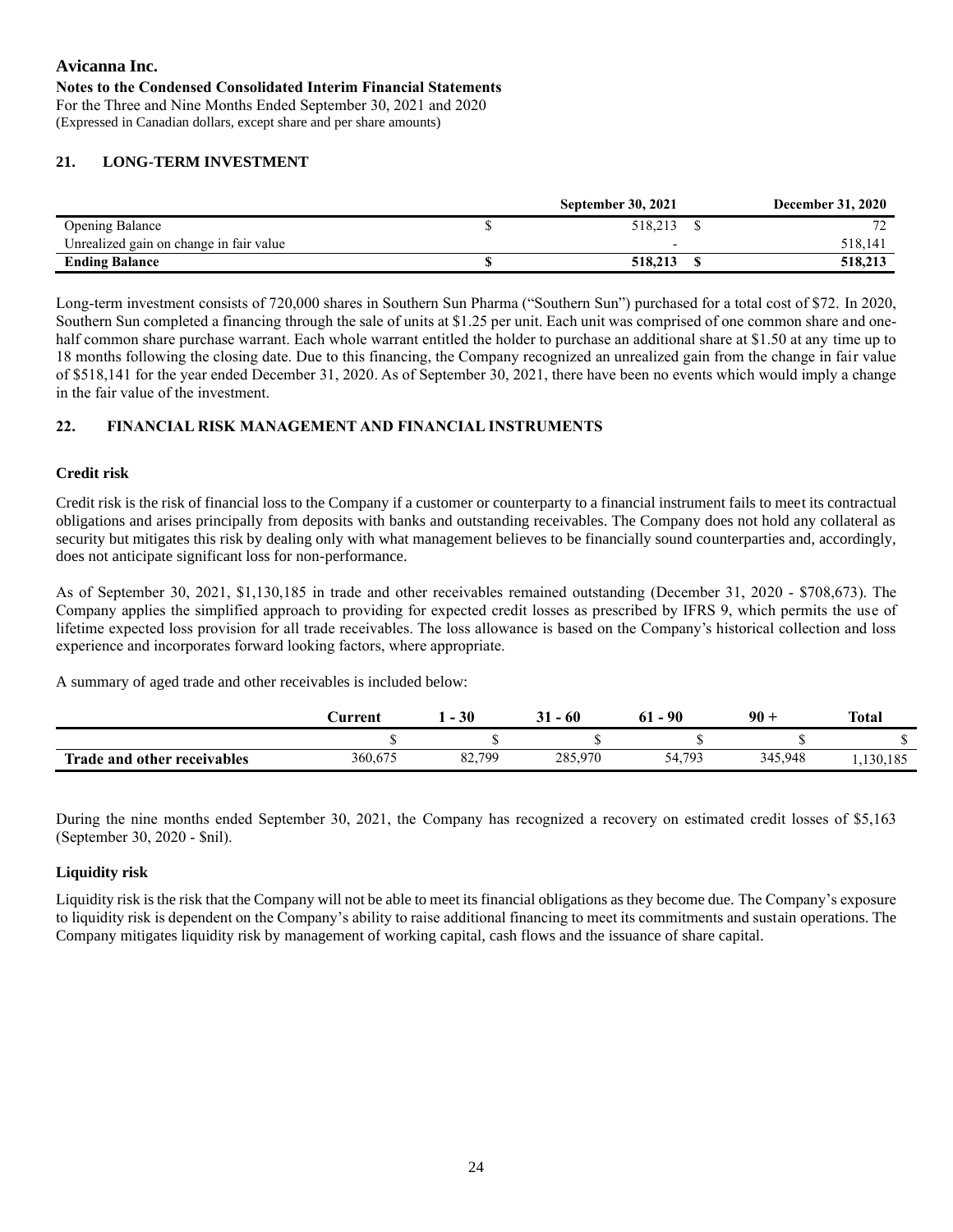## **22. FINANCIAL RISK MANAGEMENT AND FINANCIAL INSTRUMENTS (CONTINUED)**

In addition to the commitments disclosed, the Company is obligated to the following contractual maturities of undiscounted cash flows:

|                               | <b>Carrying amount</b> | <b>Contractual</b><br>cash flows | Year 1           |
|-------------------------------|------------------------|----------------------------------|------------------|
| Amounts payable               | 7,470,234              | \$<br>7,470,234                  | \$<br>7,470,234  |
| Customer deposits             | 191,696                | 191,696                          | 191,696          |
| <b>Convertible Debentures</b> | 289,807                | 300,000                          | 300,000          |
| Term loan                     | 1,288,604              | 2,118,000                        | 2,118,000        |
| Lease liability               | 208,659                | 224,950                          | 224,950          |
|                               | \$<br>9,449,000        | \$<br>10,304,880                 | \$<br>10,304,880 |

The due to related party balance of \$4,175,074 is not intended to be repaid. As these amounts become due, the outstanding balances can be converted into common shares of SMGH, consistent with current ownership splits.

#### **Market risk**

Market risk is the risk that the fair value or future cash flows of a financial instrument will fluctuate because of changes in market prices. Market risk comprises three types of risk: currency rate risk, interest rate risk and other price risk.

#### *Currency risk*

Currency risk is the risk to the Company's earnings that arise from fluctuations of foreign exchange rates. The Company is exposed to foreign currency exchange risk as it has substantial operations based out of Colombia and record keeping is denominated in a foreign currency. As such the company has foreign currency risk associated with Colombian Pesos.

#### *Interest risk*

Interest rate risk is the risk that the fair value or future cash flows of a financial instrument will fluctuate because of changes in market interest rates. The Company is not exposed to interest rate as it does not have any borrowings.

#### *Other price risk*

Other price risk is the risk that the fair value or future cash flows of a financial instrument will fluctuate because of changes in market prices of the Company's cannabis products (other than those arising from interest rate risk or currency risk), whether those changes are caused by factors specific to the individual financial instrument or its issuer, or factors affecting all similar financial instruments traded in the market.

#### **Fair values**

The carrying values of cash, amounts receivable, prepaid assets, investments and amounts payable approximate the fair values due to the short-term nature of these items. The risk of material change in fair value is not considered to be significant due to a relatively shortterm nature. The Company does not use derivative financial instruments to manage this risk.

Financial instruments recorded at fair value on the condensed consolidated interim statement of financial position are classified using a fair value hierarchy that reflects the significance of the inputs used in making the measurements. The Company categorizes its fair value measurements according to a three-level hierarchy as disclosed in Note 3. The hierarchy prioritizes the inputs used by the Company's valuation techniques. A level is assigned to each fair value measurement based on the lowest-level input significant to the fair value measurement in its entirety.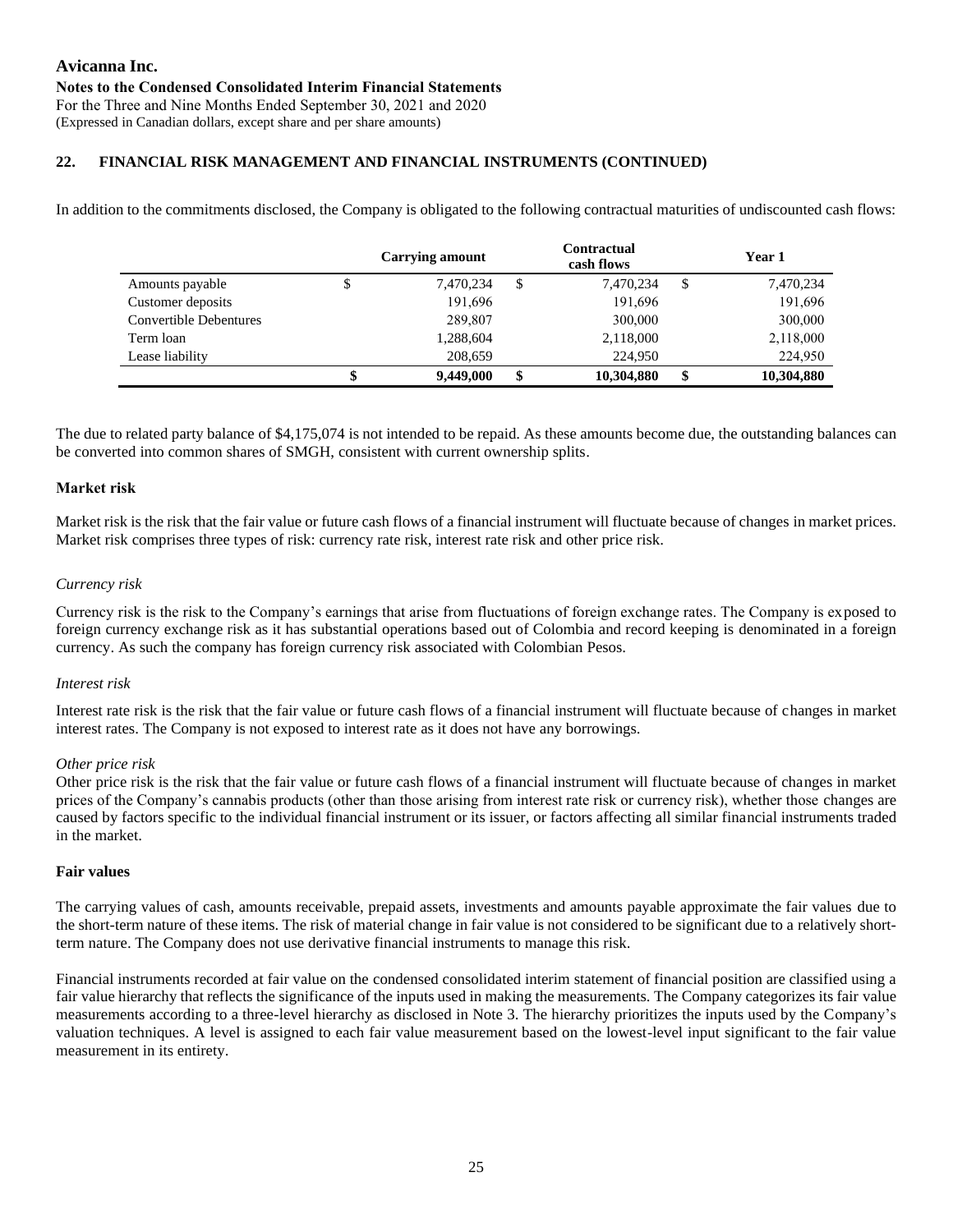# **Avicanna Inc. Notes to the Condensed Consolidated Interim Financial Statements** For the Three and Nine Months Ended September 30, 2021 and 2020

(Expressed in Canadian dollars, except share and per share amounts)

## **22. FINANCIAL RISK MANAGEMENT AND FINANCIAL INSTRUMENTS (CONTINUED)**

The Company's finance team performs valuations of financial items for financial reporting purposes, including level 3 fair values, in consultation with third party valuation specialists for complex valuations. Valuation techniques are selected based on the characteristics of each instrument, with the overall objective of maximizing the use of market – based information.

The fair value hierarchy requires the use of observable market inputs whenever such inputs exist. A financial instrument is classified to the lowest level of the hierarchy for which a significant input has been considered in measuring fair value. Warrants and derivative liability are classified as a level 2 financial instruments and the derivative asset is classified as a level 3 instrument. During the year, there were no transfers of amounts between Level 1, Level 2 and Level 3.

The value of the derivative instrument was determined using a discounted cash flow model, with assumptions on the discount rate and the probability of the triggering event. The following table provides information about the sensitivity of the fair value measurement to changes in the most significant inputs for the LC2019 derivative asset classified as Level 3. As of September 30, 2021, the assumptions used to determine the fair market value of the derivative instrument were consistent with those used at December 31, 2020.

## **23. GENERAL AND ADMINISTRATIVE EXPENSES**

|                                 | For the three months<br>ended September 30, |    |           | For the nine months<br>ended September 30, |           |    |           |  |  |
|---------------------------------|---------------------------------------------|----|-----------|--------------------------------------------|-----------|----|-----------|--|--|
|                                 | 2021                                        |    | 2020      |                                            | 2021      |    | 2020      |  |  |
| General and administrative      | \$<br>417,602                               | S  | 1,038,269 | S.                                         | 1,690,842 | -S | 2,791,201 |  |  |
| Selling marketing and promotion | 162.454                                     |    | 160,300   |                                            | 367,721   |    | 282,922   |  |  |
| Consulting fees                 | 287,696                                     |    | 523,057   |                                            | 1,210,670 |    | 1,182,064 |  |  |
| Professional fees               | 708.283                                     |    | 355,098   |                                            | 1,214,612 |    | 1,181,768 |  |  |
| Salaries and wages              | 1.104.261                                   |    | 702,660   |                                            | 3,327,033 |    | 3,290,127 |  |  |
| Research and development        | 28,871                                      |    | 175,054   |                                            | 142.981   |    | 279,761   |  |  |
| Board fees                      | 53,743                                      |    |           |                                            | 168.743   |    | 57,000    |  |  |
|                                 | 2,762,910                                   | \$ | 2,954,438 | -\$                                        | 8,122,602 | \$ | 9,064,843 |  |  |

During the nine months ended September 30, 2021, as part of its inventory costing process, the Company capitalized \$255,816 of salaries to inventory and biological assets (September 30, 2020 - \$357,423).

### **24. SEGMENT REPORTING**

Operating segments are determined based on internal reporting that is regularly reviewed by the chief operating decision maker ("CODM") for the purpose of allocating resources to the segment and for assessing its performance. As of September 30, 2021, the Company determined that it has three operating segments, organized by geographical area: North America, South America, and rest of world.

North America includes sales of the Company's pharmaceutical and health products as well as revenue generated from the licensing of intellectual property and research and development services, all developed in North America and serving customers within Canada and the United States. South America includes sales of the Company's pharmaceutical and health products and sales of API to customers worldwide, all grown and developed in Colombia. Rest of world includes sales of products to customers in Europe and Central America. Corporate includes overhead and financing costs incurred by the Company to support its public company infrastructure and operating segments.

The Company has retrospectively reported segmented information for the comparative periods to conform to the disclosed segmented information structure.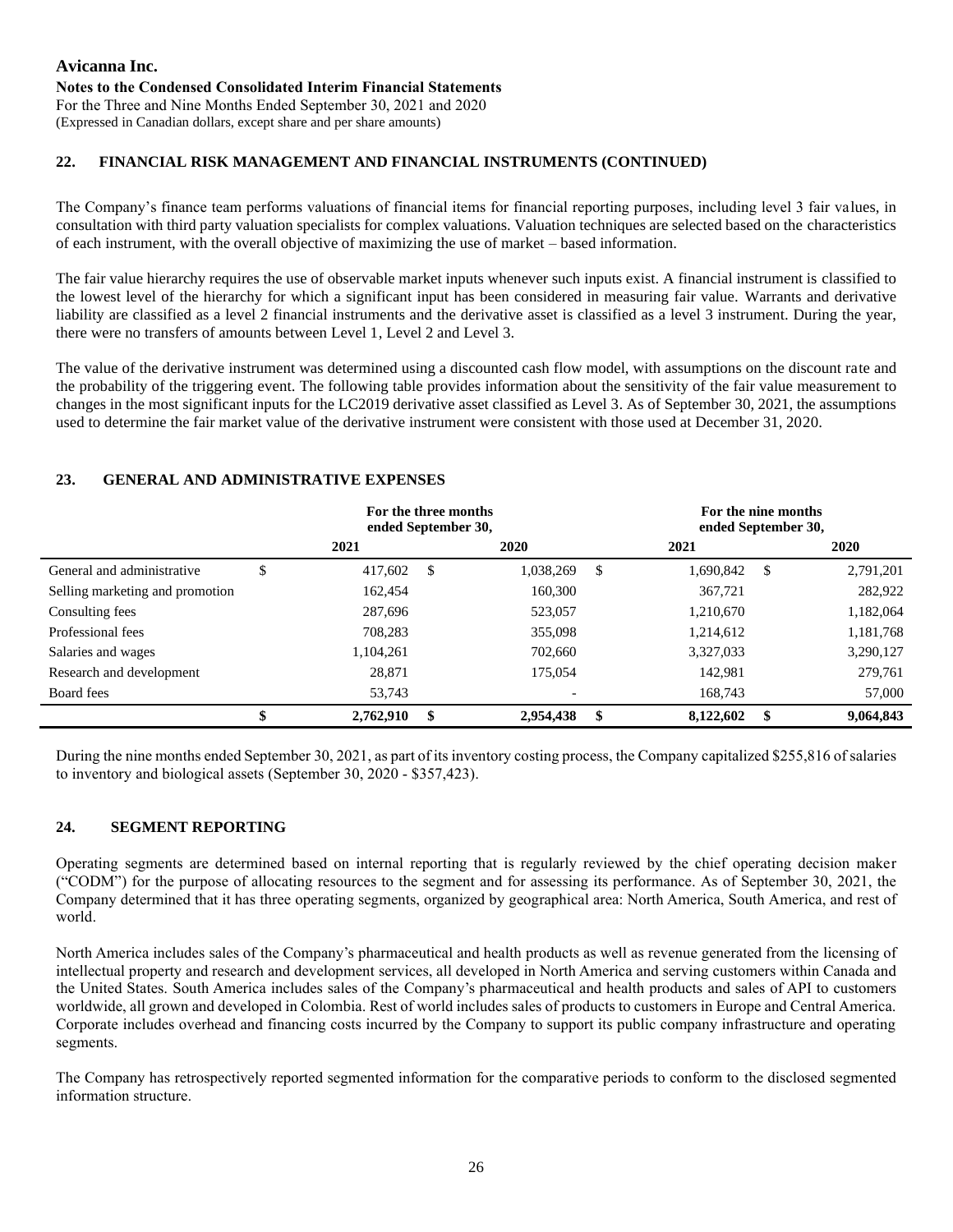For the Three and Nine Months Ended September 30, 2021 and 2020 (Expressed in Canadian dollars, except share and per share amounts)

# **24. SEGMENT REPORTING (CONTINUED)**

|                                                               |               | <b>North</b><br>America |    | <b>South</b><br>America |   | <b>Rest of</b><br>World |               | Corporate                |               | <b>Total</b> |
|---------------------------------------------------------------|---------------|-------------------------|----|-------------------------|---|-------------------------|---------------|--------------------------|---------------|--------------|
| Nine months ended September 30, 2021                          |               |                         |    |                         |   |                         |               |                          |               |              |
| Segment revenue from external sources                         |               |                         |    |                         |   |                         |               |                          |               |              |
| Service revenue                                               | <sup>\$</sup> | 87,945                  | \$ |                         | S | $\sim$                  | \$            | $\overline{\phantom{0}}$ | <sup>\$</sup> | 87,945       |
| License revenue                                               |               | 302,250                 |    |                         |   |                         |               |                          |               | 302,250      |
| Product revenue                                               |               | 1,031,766               |    | 614,063                 |   | 15,071                  |               |                          |               | 1,660,900    |
| <b>Total Revenue</b>                                          |               | 1,421,961               |    | 614,063                 |   | 15,071                  |               | ٠                        |               | 2,051,095    |
| Gross Profit                                                  |               | 324,640                 |    | 808,046                 |   | 11,198                  |               |                          |               | 1,143,884    |
| Net loss before taxes                                         | S             | (2,857,216)             | S  | (2,279,197)             | S | (174, 832)              | S             | (3,231,869)              | S             | (8,543,114)  |
|                                                               |               |                         |    |                         |   |                         |               |                          |               |              |
| Included in the measure of loss above are the following items |               |                         |    |                         |   |                         |               |                          |               |              |
| Share-based compensation                                      |               | ٠                       | S  |                         | S | $\sim$                  | <sup>\$</sup> | 556,036                  | \$.           | 556,036      |
| Depreciation and amortization                                 |               | 347,774                 |    | 317,668                 |   |                         |               |                          |               | 665,442      |
|                                                               |               | 347,774                 |    | 317,668                 |   |                         |               | 556,036                  |               | 1,221,478    |
| <b>Material expenses</b>                                      |               |                         |    |                         |   |                         |               |                          |               |              |
| General and administrative                                    |               | 738,359                 |    | 894,338                 |   | 58,145                  |               |                          |               | 1,690,842    |
| Selling marketing and promotion                               |               | 202,822                 |    | 160,011                 |   | 4,888                   |               |                          |               | 367,721      |
| Consulting fees                                               |               |                         |    | 127,296                 |   | 111,611                 |               | 971,763                  |               | 1,210,670    |
| Professional fees                                             |               | 2,558                   |    | 124,333                 |   | 2,628                   |               | 1,085,093                |               | 1,214,612    |
| Salaries and wages                                            |               | 1,768,794               |    | 1,558,239               |   |                         |               |                          |               | 3,327,033    |
| Research and development                                      |               | 133,598                 |    |                         |   | 9,383                   |               |                          |               | 142,981      |
|                                                               | <sup>\$</sup> | 2,846,131               | \$ | 2,864,217               | S | 186,655                 | S             | 2,056,856                | \$            | 7,953,859    |

|                                                               |    | North<br>America |               | South<br>America |    | <b>Rest of</b><br>World |    | Corporate   |    | <b>Total</b>   |
|---------------------------------------------------------------|----|------------------|---------------|------------------|----|-------------------------|----|-------------|----|----------------|
| Nine months ended September 30, 2020                          |    |                  |               |                  |    |                         |    |             |    |                |
| <b>Segment revenue from external sources</b>                  |    |                  |               |                  |    |                         |    |             |    |                |
| Service revenue                                               | S  | 13,471           | S             |                  | S  |                         | S  | ٠           | S  | 13,471         |
| License revenue                                               |    | 565,613          |               |                  |    |                         |    |             |    | 565,613        |
| Product revenue                                               |    | 725,197          |               | 548,046          |    |                         |    |             |    | 1,273,243      |
| <b>Total revenue</b>                                          |    | 1,304,281        |               | 548,046          |    |                         |    |             |    | 1,852,327      |
| Gross Profit                                                  |    | 891,452          |               | (208, 626)       |    |                         |    |             |    | 682,826        |
| Net loss before taxes                                         | \$ | (5,220,348)      | S             | (8,687,198)      | S  | (70, 250)               | S  | (3,445,074) | S  | (17, 422, 870) |
| Included in the measure of loss above are the following items |    |                  |               |                  |    |                         |    |             |    |                |
| Share-based compensation                                      | S  |                  | <sup>\$</sup> |                  | \$ |                         | \$ | 2,455,916   | S  | 2,455,916      |
| Depreciation and amortization                                 |    | 838,283          |               | 421,459          |    |                         |    |             |    | 1,259,742      |
| Impairment of goodwill                                        |    |                  |               | 3,207,227        |    |                         |    |             |    | 3,207,227      |
|                                                               |    | 838,283          |               | 3,628,686        |    |                         |    | 2,455,916   |    | 6,922,885      |
| <b>Material expenses</b>                                      |    |                  |               |                  |    |                         |    |             |    |                |
| General and administrative                                    |    | 1,912,460        |               | 2,146,293        |    | 70,250                  |    |             |    | 4,129,003      |
| Selling marketing and promotion                               |    | 14,936           |               | 100,630          |    |                         |    |             |    | 115,566        |
| Consulting fees                                               |    |                  |               | 68,618           |    |                         |    |             |    | 68,618         |
| Professional fees                                             |    |                  |               | 192,609          |    |                         |    | 989,158     |    | 1,181,767      |
| Salaries and wages                                            |    | 279,762          |               |                  |    |                         |    |             |    | 279,762        |
| Research and development                                      |    | 923,625          |               | 2,366,502        |    |                         |    |             |    | 3,290,127      |
|                                                               | \$ | 3,130,783        | \$            | 4,874,652        | \$ | 70,250                  | \$ | 989,158     | \$ | 9,064,843      |